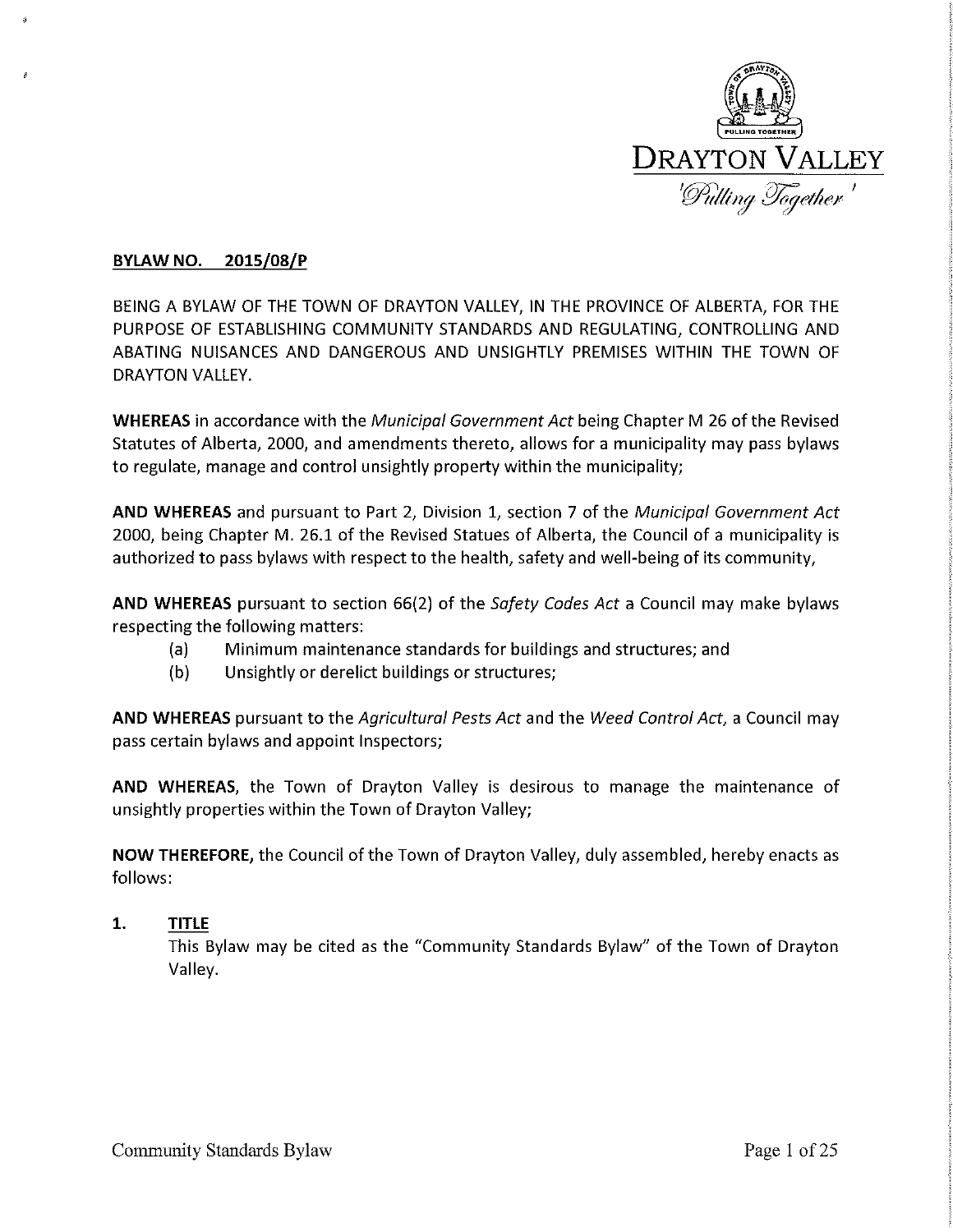## **2. PURPOSE**

The purpose of this Bylaw is to regulate the conduct and activities of people on public property and upon privately owned property and immediately adjacent areas in order to promote the safe, enjoyable and reasonable use of such property for the benefit of all citizens of the Town.

#### **3. DEFINITIONS**

In this Bylaw, including this section, unless the context otherwise requires:

*abandoned equipment* means equipment, furniture or machinery, which has been rendered inoperative by reason of its disassembly, damage, age or the deterioration of its original condition, and includes, but is not limited to, any household appliances stored outside of a residence or other structure, regardless of whether the household appliance is in an inoperative condition;

*abandoned vehicle* means the entire or any portion of any motor vehicle, where that vehicle:

- a. is in rusted, wholly or partially wrecked, dismantled, or inoperative condition, and is not located within a structure or located on property such that it can be concealed from view; or
- b. has no current license plate attached to it and, in respect of which, no registration certificate has been issued for the current year; and
- c. is inoperative by reason of missing or disassembled parts or equipment, and is not located within a structure or located on property such that it can be concealed from view;

*boulevard* means that part of a highway that is not a roadway; and is that part of the sidewalk that is not especially adapted to the use of or ordinarily used by pedestrians;

*building* includes a structure and any part of a building or structure (including but not limited to decks, patios, porticos, balconies, porches, overhangs, eaves, steps, landings, and carports) placed in, on or over land whether or not it is so affixed to become transferred without special mention by a transfer or sale ofthe land;

*Bylaw Enforcement Officer* means an individual or individuals appointed by the Town pursuant to the *Municipal Government Act,* to enforce the Town's Bylaws, and includes a member of the Royal Canadian Mounted police and any Special Constable employed by the Town;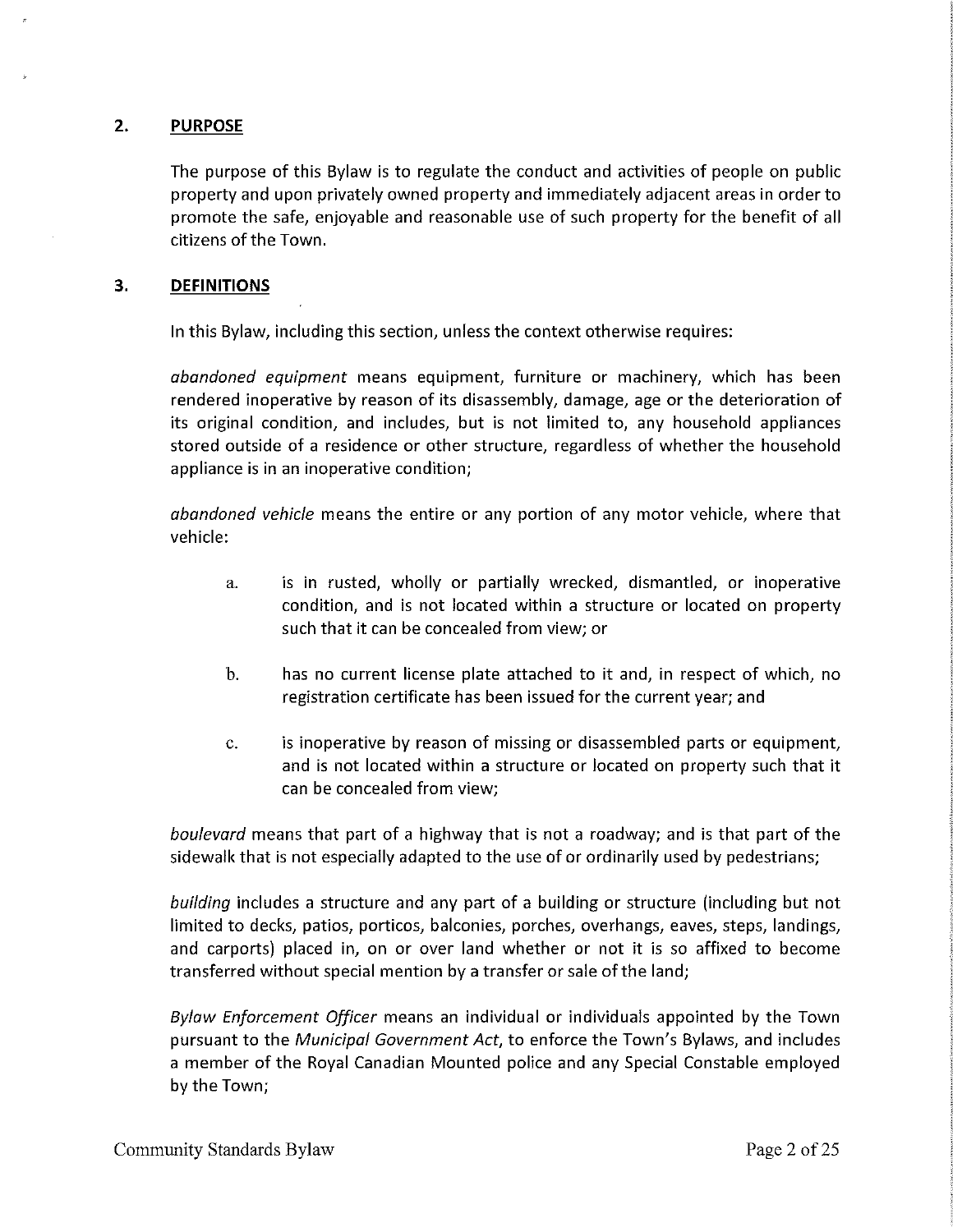*construction site* means a parcel of land upon which a building, structure, or a portion thereof is being constructed or repaired;

*Council* means the Municipal Council for the Town of Drayton Valley;

*Designated Officer* means a Bylaw Enforcement Officer, or any other person who has been appointed by Council from time to time, for the purpose of inspections or enforcement pursuant to this Bylaw;

*Development Authority* means the person or persons appointed pursuant to the Development Authority Bylaw, as amended;

*disturbance* means the interruption of the peace and quiet of a neighbourhood;

*graffiti* means the offensive defacement or disfigurement of any property or object, through the performance of any of the following acts:

- a. the application of any substance, including paint, ink, stain or whitewash to any surface;
- b. the affixing of any substance, including paper, fabric, or plastic, by any form of adhesion that does not remove cleanly when pulled away from the applied surface; or
- c. the marking, scratching, etching or other alteration or disfigurement of any surface;

which may have been performed without the authorization of the owner of the property;

*highway* means the same as defined in the *Traffic Safety Act;* 

*motor vehicle* means a motor vehicle, as defined in the *Traffic Safety Act;* 

*noxious weed* has the same meaning as in the *Weed Control Act;* 

*nuisance* means a condition, or the use of, or an emission from property which, in the reasonable opinion of a designated officer, or the chief administrative officer, constitutes an interference with the use and enjoyment of other private or public property, and includes, without limiting the foregoing, noise or/and unsightly premises. Conditions constituting a nuisance on property include, but are not limited to:

a. the accumulation of refuse or other waste products;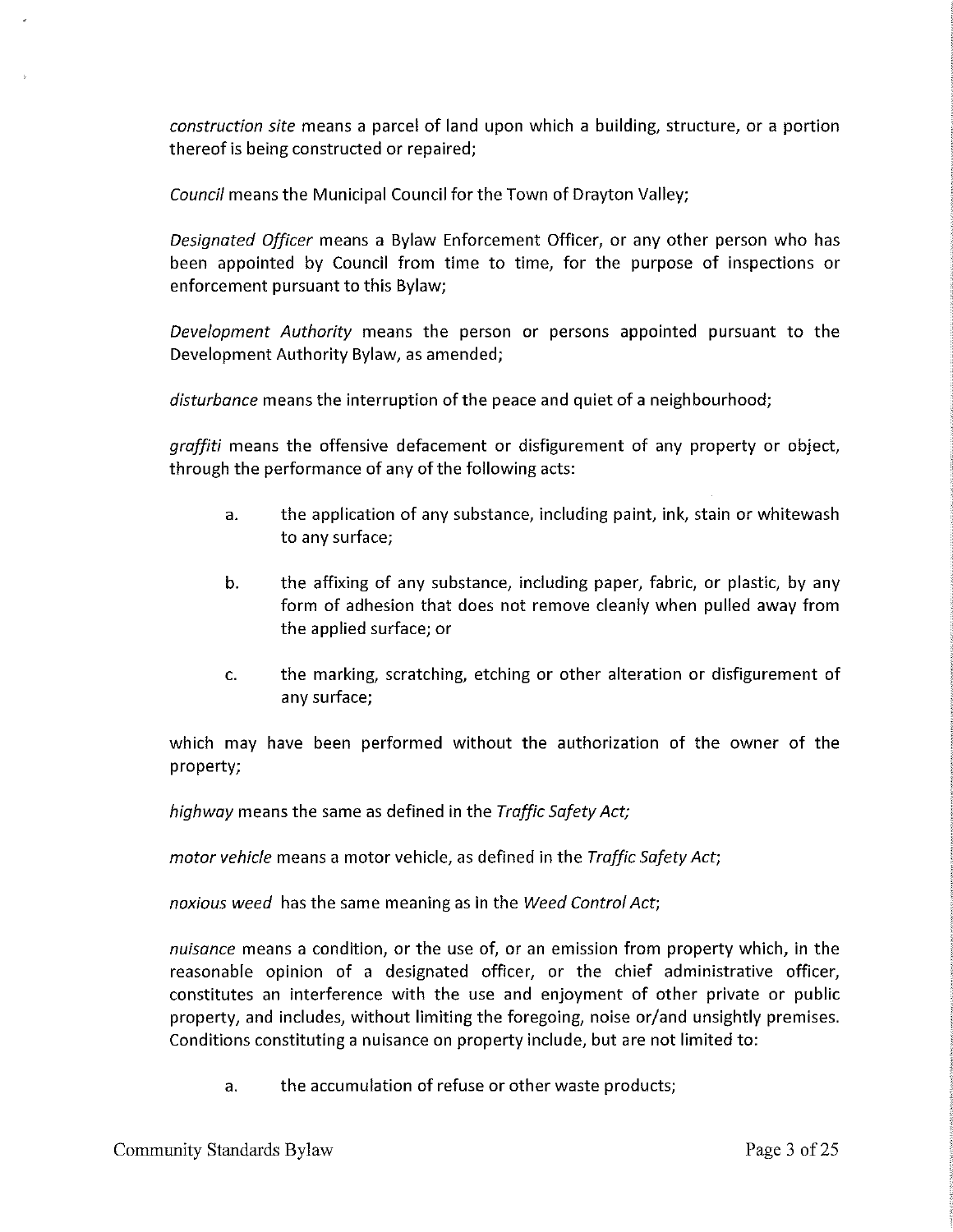- b. grass in excess of fifteen {15) centimeters in length, or the presence of weeds, which in the opinion of a designated officer, are excessive or which demonstrate neglect by the owner;
- c. the accumulation of animal waste material, yard material, ashes or scrap building material;
- d. the accumulation of abandoned vehicles, abandoned equipment or household appliances;
- e. the accumulation of damaged, dismantled or derelict vehicles or motor vehicles, whether insured or registered or not;
- f. the presence or accumulation of animal carcasses, hazardous materials, noxious fumes, manure or sewage;
- g. the accumulation of stagnant water which may support the breeding of mosquitoes or other pests;
- h. the presence of shrubs, trees, weeds or other vegetation which, as a result of its location on the property has caused or is causing damage to adjacent properties, or which is obstructing a sidewalk, highway or public place, including the obstruction of sight lines necessary for the safe operation of motor vehicles on a highway within the Town;
- i. any construction project or activity not completed within two (2) years of the date the Building Permit for the project or activity was issued by the Town or, if no Permit was required, within two {2) years of the start construction;
- j. the failure to dispose of refuse or other waste products accumulating in temporary storage containers upon the property;
- k. the failure to keep property in a reasonable state of repair, including a lack of repair or maintenance of buildings, structures or property, which includes but is not limited to:
	- i. the significant deterioration of buildings, structures improvements, or portions improvements; of buildings, structures or or
	- ii. broken or missing windows, siding, shingles, shutters, eaves or other building material; and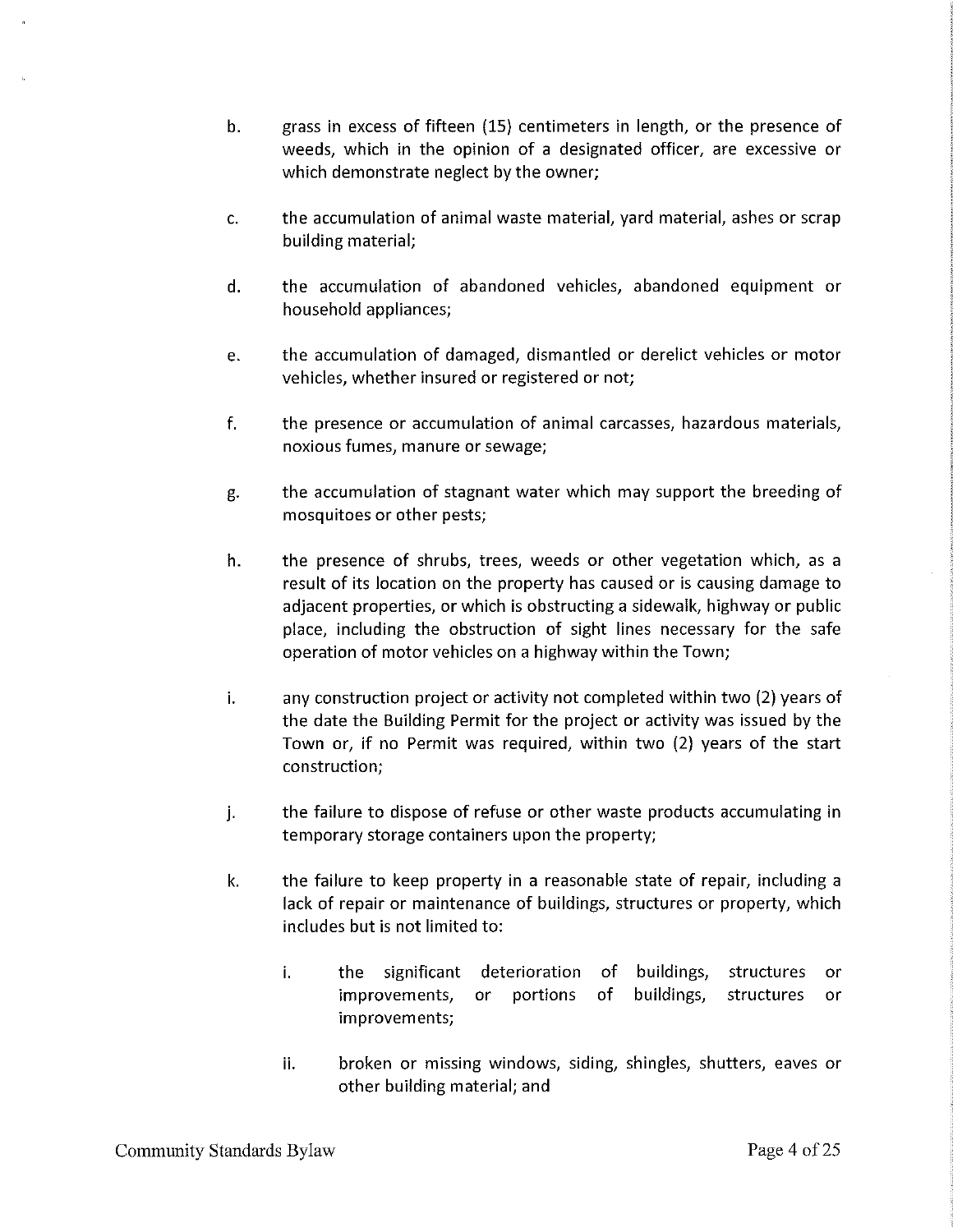iii. fences, whether decorative or functional in nature, such that they become deteriorated, unsightly or present a safety hazard.

*obstruction* means an encroachment, excavation, structure, object, thing, or any other obstacle that interferes with, or prevents the vision, passage, maintenance or use of any public property by vehicles or pedestrians;

*occupant* means any person other than the registered owner who is in possession *of* the property, including, but not restricted to, a lessee, licensee, tenant or agent of the **owner;** 

*occupy* or *occupies* means residing on or to be in apparent possession or control of property;

*Order* means an Order issued by a designated officer as described in Section 545 or Section 546 of the *Municipal Government Act*, as applicable;

*owner* means

- a. any person registered as the owner of property under the *Land Titles Act:*
- b. a person who is recorded as the owner of property on the assessment role of the Town.
- c. a person who has become the beneficial owner of the property, including by entering into a Purchase and Sale Agreement, whether they have purchased or otherwise acquired directed from the owner of from another purchaser, and who has not yet become the registered owner thereof;
- d. a person holding himself out as the person exercising the power of authority of ownership or, who for the time being exercises the powers and authority of ownership over the property.
- e. a person in control of property under construction; or
- f. a person, tenant or renter who is the occupant of the property under a lease, license or permit;

*Peace Officer* means a person appointed as a Peace Officer pursuant to section 7 of the *Peace Officer* Act, S.A. 2006, chapter P-35, and also includes but is not limited to a Police Officer, Royal Canadian Mounted Police Officer, Special Constable, Bylaw Enforcement Officer, Safety Codes Officer, or a person designated by Council to enforce the provisions of this Bylaw;

*person* means a corporation, partnership, or individual, and the heirs, executors, personal representatives or other legal representative of an individual, joint venture, proprietorship, association, or society;

*Permit* means a written permit issued by the Town;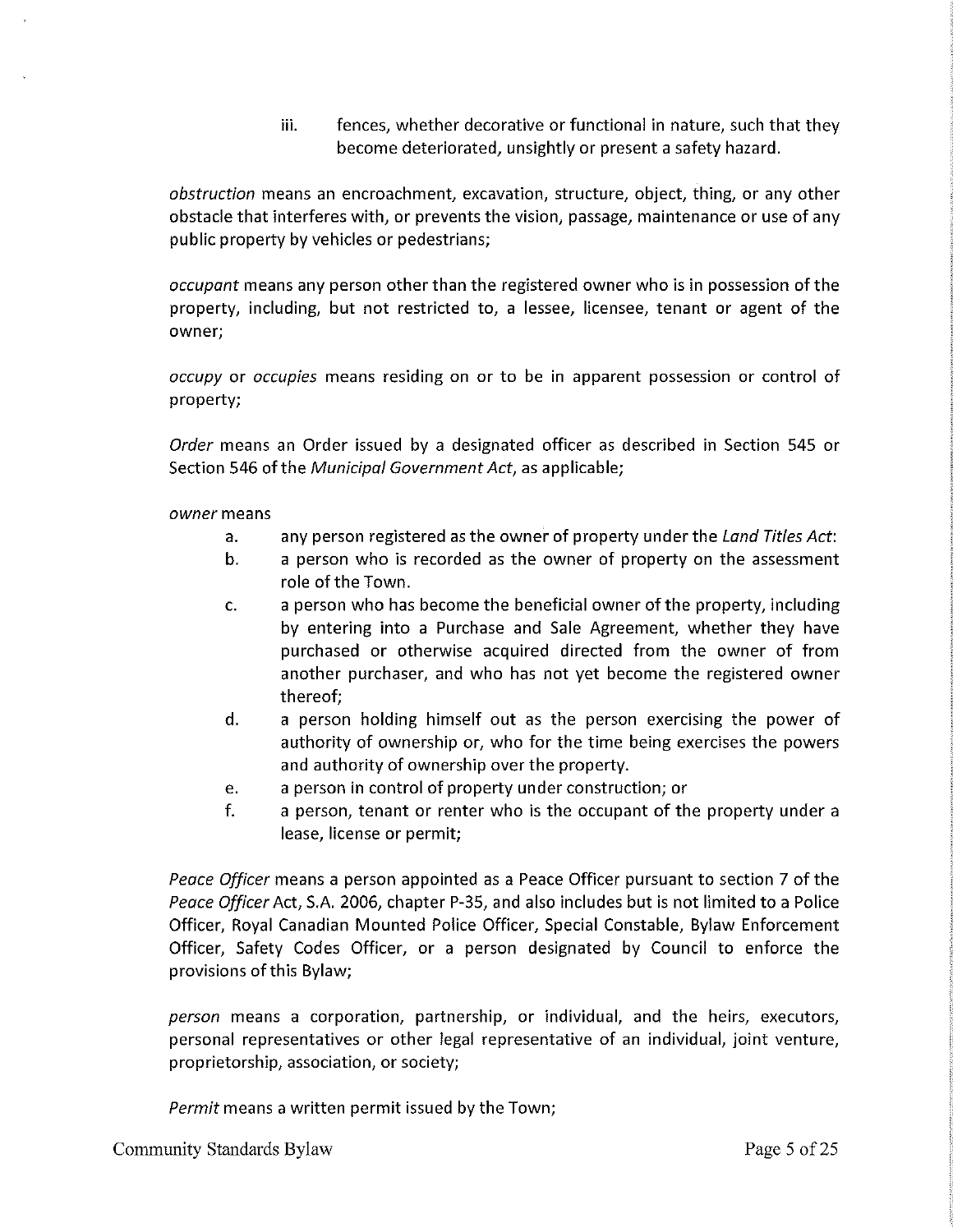*property* means any lands, buildings, structures, improvements, or premises, or any personal property located thereupon, located within the municipal boundaries of the Town;

*public place* means any highway, parkland, public bridge, road, lane, footway, square, court, alley or passage, whether a thoroughfare or not, and includes any open space to which the public may have or are permitted to have access whether on pavement or otherwise, that is owned by the Town of Drayton Valley;

*refuse* means all solid and liquid waste including, but not limited to, broken dishes, cans, glass, rags, cast-off clothing, waste paper, cigarette butts, cardboard, containers, organic and inorganic yard and garden waste, garbage, fuels, chemicals, hazardous materials, abandoned vehicles, abandoned equipment, tires, paint, automotive liquids, manure, animal waste or any other form of waste or litter;

*reasonable state of repair* means the condition of being:

- a. structurally sound,
- b. free from significant damage;
- c. free from rot or other deterioration; and
- d. safe for its intended use;

*sidewalk* means that part of the highway especially adapted to the use of or ordinarily used by pedestrians and includes that part of a highway between the curb line or, where there is no curb line, the edge of the roadway, and the adjacent property line whether or not it is paved or unpaved;

*special event* means activities, including parades, occurring in the Town which are open to or intended to attract the general public and will take place in or on publicly owned lands or facilities;

*structure* means a building or other thing erected or placed in, on, over or under land, whether or not it is so affixed to the land;

*Town* means the Town of Drayton Valley, in the Province of Alberta;

*Town Manager* means the Chief Administrative Officer of the Town or his delegate;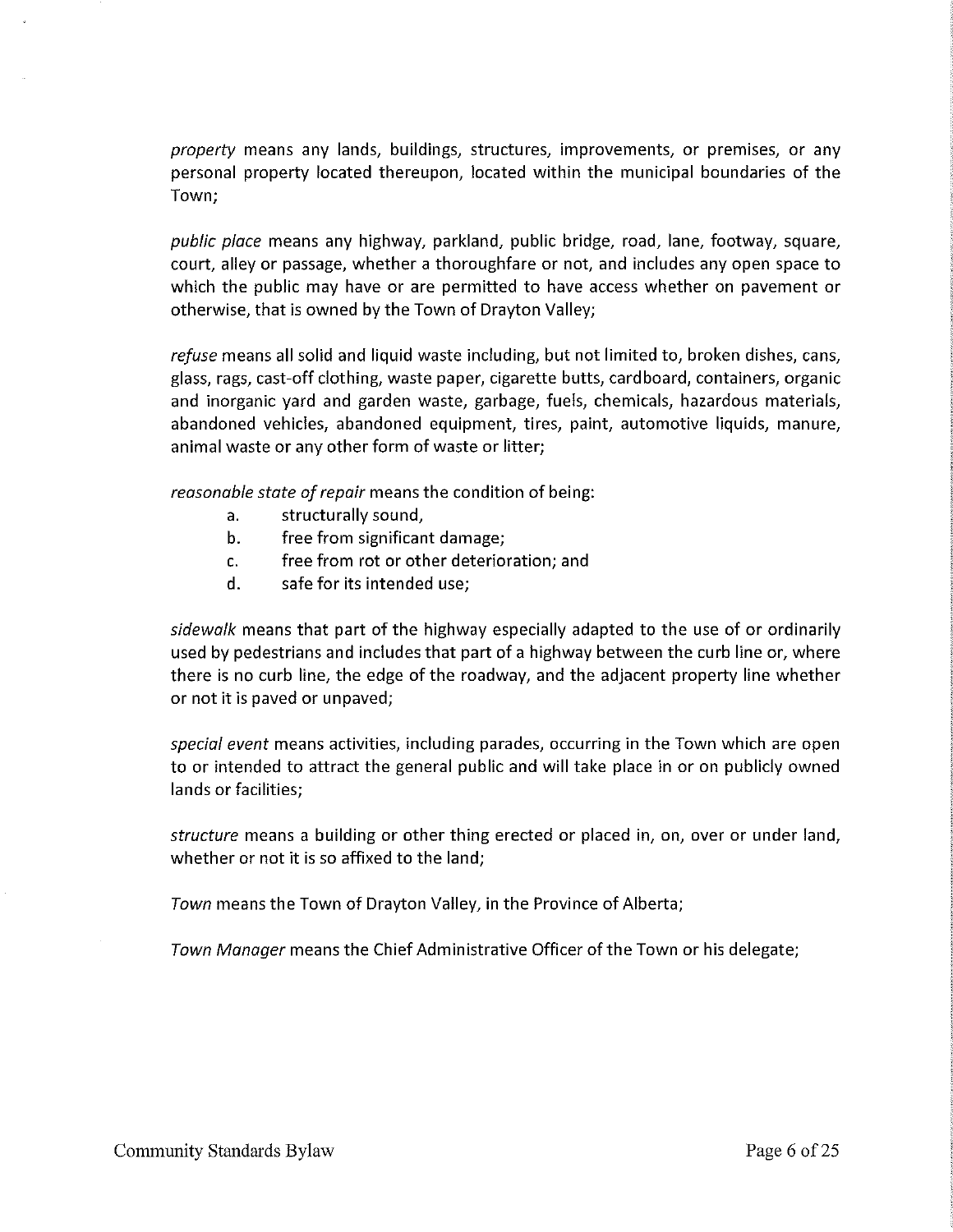*unsightly premises* means any property, whether land, buildings, improvements to lands and buildings, personal property or any other combination of the above, located within the Town that, in the reasonable opinion of a designated officer, or the Chief Administrative Officer, detrimentally affects the repose, amenities, use, value or enjoyment of the surrounding properties in reasonable proximity to the subject premises, or is otherwise detrimental to the surrounding area or in an unsightly condition as defined by the *Municipal Government Act;* 

*Violation Tag* means a tag or similar document issued by the Town for the purpose of notifying a person that an offence has been committed for which a prosecution may follow;

*Violation Ticket* means a ticket issued pursuant to Part 2 of the *Provincial Offences Procedure Act;* 

*waste bin* (also referred to as a dumpster) means a metal container of three-, four- or six- yard capacity used for the collection of waste for commercial, industrial, institutional and high density residential sites;

*waste receptacle* (also referred to as a *tote cart)* means a plastic container of specific volume, with hinged lid and wheels, which is supplied by the Town or by a designate of the Town;

*weeds* means any plant that is designated in the *Weed Control Act* of Alberta as "prohibited" or "noxious", and shall also include any fungus which may be destructive or injurious to gardens, lawns, trees or shrubs.

#### **4. NUISANCE AND UNSIGHTLY PREMISES**

- 4.1 An owner of property shall not cause or allow that property, or his/her use of that property, to constitute a nuisance.
- 4.2 An owner of property shall not cause, or allow that property to become, a danger to public safety, an unsightly premises, or allow a property to show signs of a serious disregard for general maintenance and upkeep, whether or not it is detrimental to the surrounding area.
- 4.3 No owner shall cause, permit or allow refuse, abandoned equipment, abandoned vehicles, discarded, dilapidated furniture or household appliances, loose garbage, rubbish, packaging material, scrap metals, scrap lumber, tires, parts of disassembled machinery, equipment or appliances and motor vehicle parts, boxes, whether of any apparent value or not, to collect, accumulate or to be stored upon his property, or to accumulate in any building or structure within the Town, except in appropriate containers provided for the temporary storage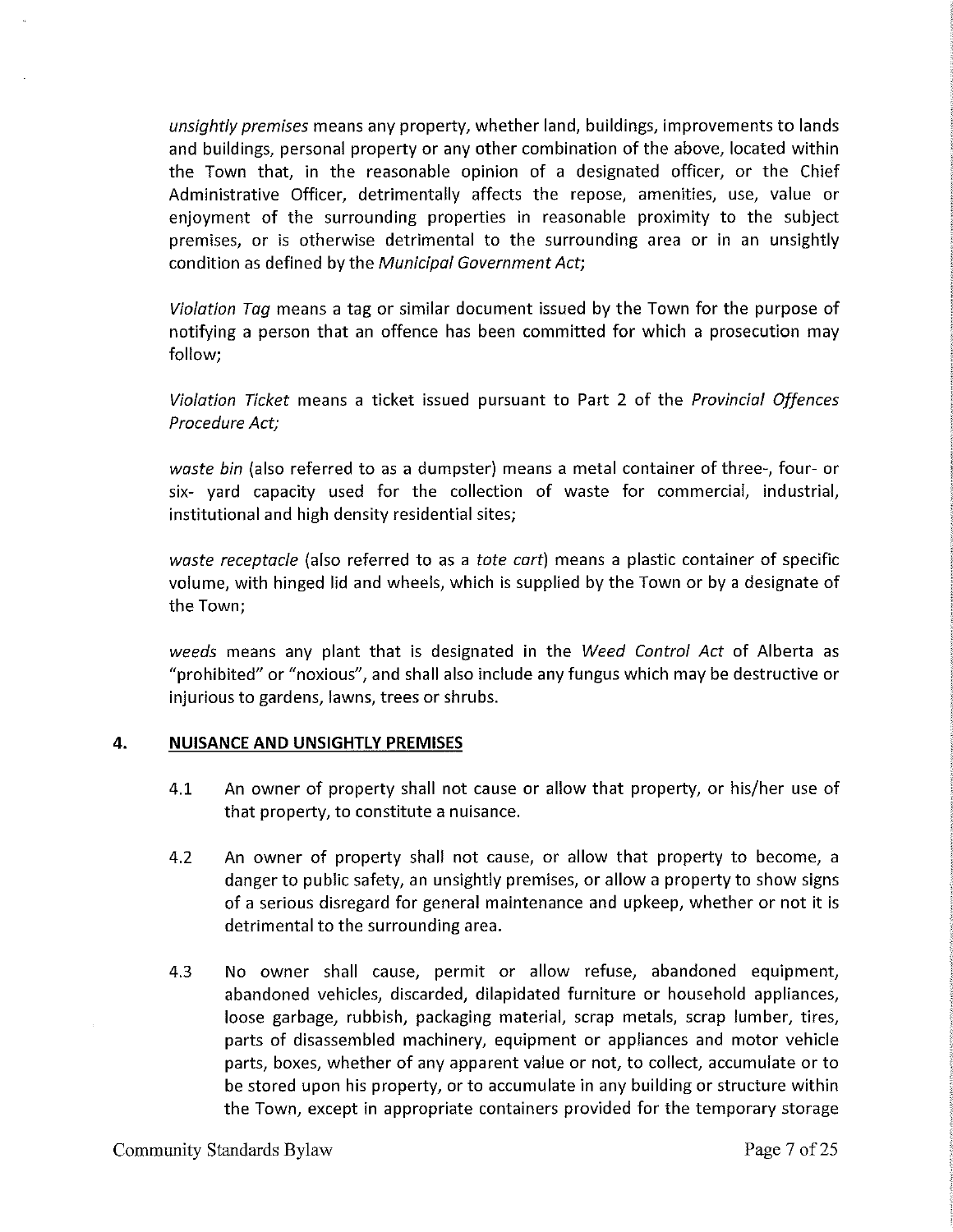of refuse or other waste materials for pick-up and disposal at a sanitary landfill, recycling centre or other waste management facility, or except as otherwise permitted pursuant to a statute, or this or another Bylaw.

- 4.4 Any nuisance occurring within a boulevard or sidewalk under the care of an adjacent property owner is considered a contravention of this Bylaw by that owner.
- 4.5 Salvage or Storage Yard Storage All outdoor storage yards or salvage yards, auto wreckers or other businesses which, by their nature, appear to be untidy shall be obscured by approved screening from visibility by adjacent properties.

#### **5. BUILDING MAINTENANCE STANDARDS**

- 5.1 All buildings, structures, improvements, fixtures, renovations and additions to property shall be maintained so that:
	- a. the foundations,
	- b. exterior walls,
	- c. roof,
	- d. windows, including frames, shutters and awnings,
	- e. exterior signage
	- f. doors, including frames and awnings,
	- g. exterior stairs, steps and sidewalks,
	- h. decks, porches, balconies, landings and patios,
	- i. overhands and eaves,
	- j. fences, and
	- k. other similar structures.

are kept in a reasonable state of repair. Buildings shall be secured so as to prevent any inappropriate infiltration of air, moisture or water into the building due to peeling, unpainted or untreated surfaces, missing shingles or other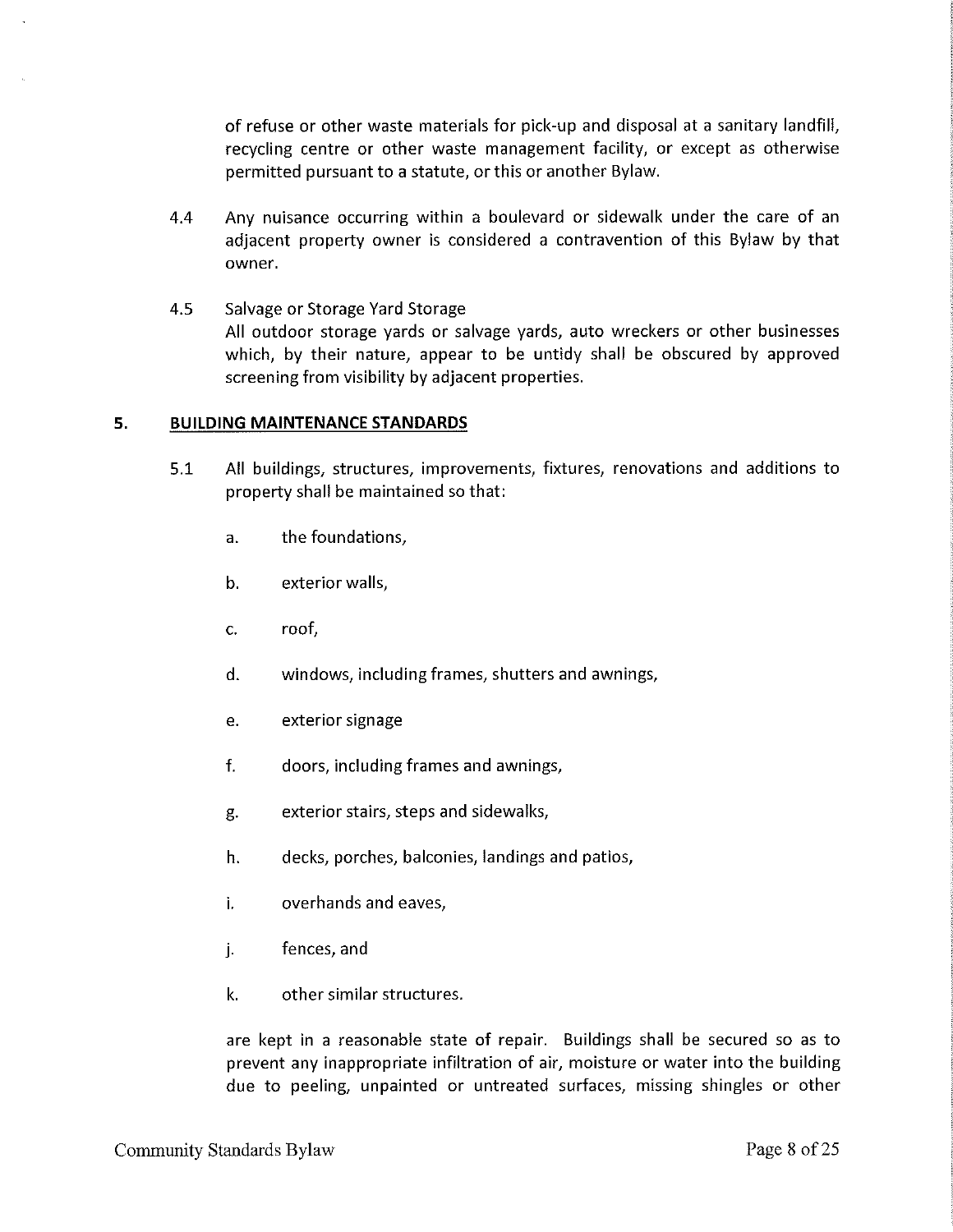roofing materials, broken or missing windows or doors, or any other hole or opening in the building.

5.2 Any person who owns or occupies land shall keep every tree (including all shrubs, bushes and plants) pruned so that the tree is free of wood or organic material that is dead or dying, or encroachment beyond the owner's property. Trees which overhang streets or sidewalks shall be maintained so that no branches or other organic material encroach within two (2) metres above the street or sidewalk.

## 5.3 Unoccupied Buildings

- a. If a building normally intended for human habitation is unoccupied for a period exceeding thirty (30) days, such that the building appears abandoned, then any door or window opening in the building may be covered with a solid piece of wood but only if the wood is:
	- i. installed from the exterior and fitted within the frame of the opening in a watertight manner;
	- ii. of a thickness sufficient to prevent unauthorized entry into the building;
	- iii. secured in a manner sufficient to prevent unauthorized entry into the building; and
	- iv. coated with an opaque protective finish in a manner that is not detrimental to the surrounding area;

unless such measures are implemented in the case of an emergency, including but not limited to a fire or a natural disaster.

- b. If a building normally intended for human habitation is unoccupied then the person who owns the property shall be responsible to ensure that:
	- i. every walk and driveway on the property shall be maintained clear of all snow and ice;
	- ii. grass shall not be permitted to grow higher than fifteen (15) centimetres;
	- iii. noxious weeds shall be destroyed; and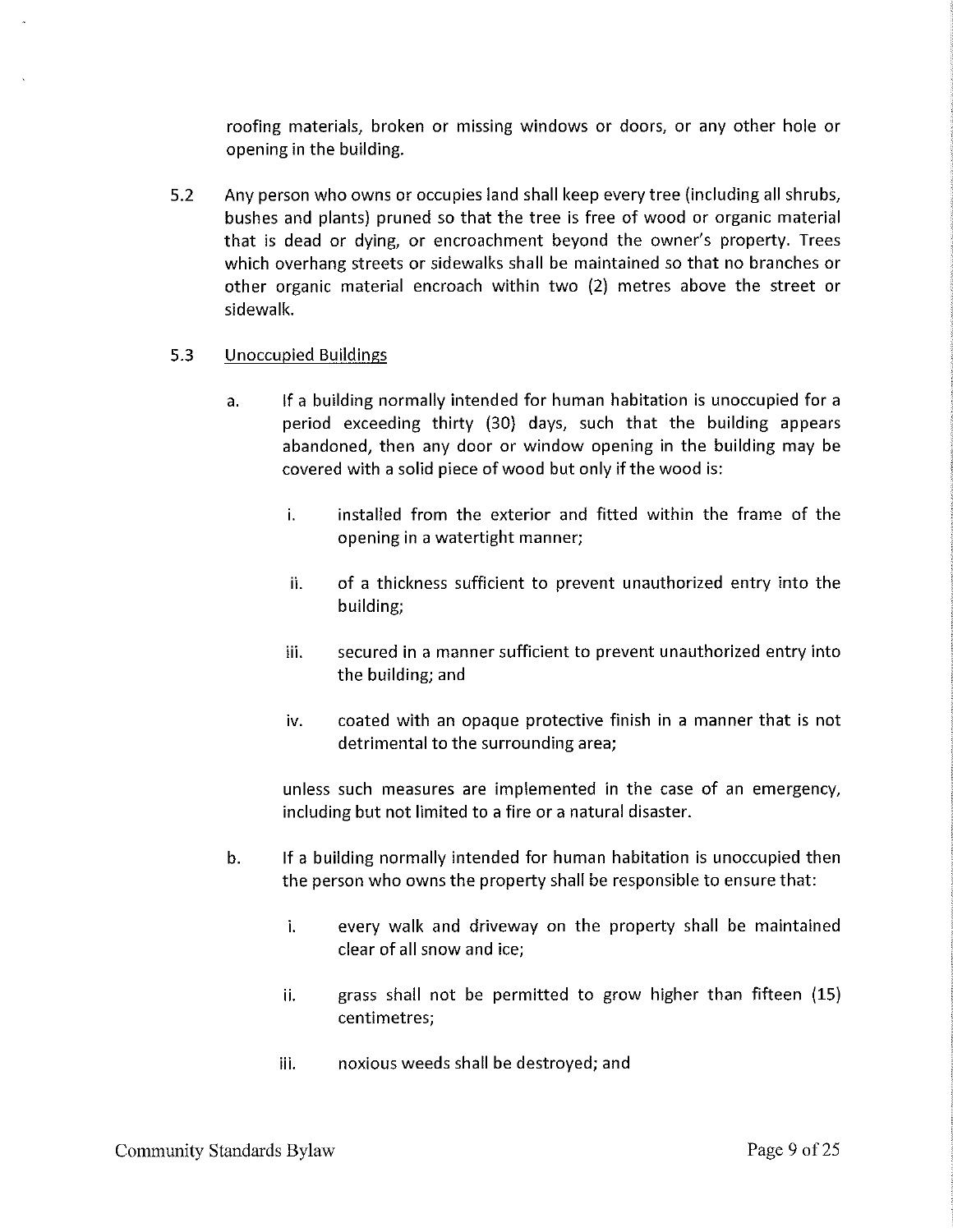iv. any graffiti, vandalism or damage to the property is removed or repaired within a period of not less that seventy-two (72} hours from when such graffiti, vandalism or damage occurred.

### **6. MAINTENANCE OF SIDEWALKS**

- 6.1 The occupant of any property within the Town shall be responsible for the adjacent municipal sidewalk. Responsibilities shall include, but may not be limited to:
	- a. remove and clear away all snow, ice, dirt, weeds and all other obstructions within forty-eight (48} hours of the time that such snow, ice, or other obstruction was deposited thereon;
	- b. remove the accumulation of fallen leaves, refuse or other debris from the sidewalk; and
	- c. prevent any obstacles or obstructions, such as but not limited to electrical extension cords, from extending across sidewalks, unless mitigation steps satisfactory to the Bylaw Officer are taken to limit the hazard or danger to the public.
- 6.2 The Town may, after the expiration of the forty-eight (48} hours aforesaid, remove and clean away all snow, ice, dirt and all other obstructions, as defined in this Bylaw, required to be removed by this section and charge the expenses thereof to the owner or occupant.
- 6.3 For the purpose of this section, snow, dirt and other obstructions will be considered reasonably removed and cleared when the sidewalk is cleaned for the entire width of the sidewalk to the sidewalk surface as completely as reasonable possible.
- 6.4 For a building located on the property and within three (3.0) metres of a highway, the occupant of the property shall remove snow or ice accumulations on the roof or eaves, or from downspouts of the building, and while removing the snow or ice hazard, shall take due care and attention for the safety of vehicles and pedestrians passing.

# **7. MAINTENANCE OF BOULEVARDS**

- 7.1 The owner of any property within the Town shall be responsible for the adjacent boulevard. Responsibilities shall include, but may not be limited to:
	- a. keeping any grass on the boulevard cut to a reasonable length;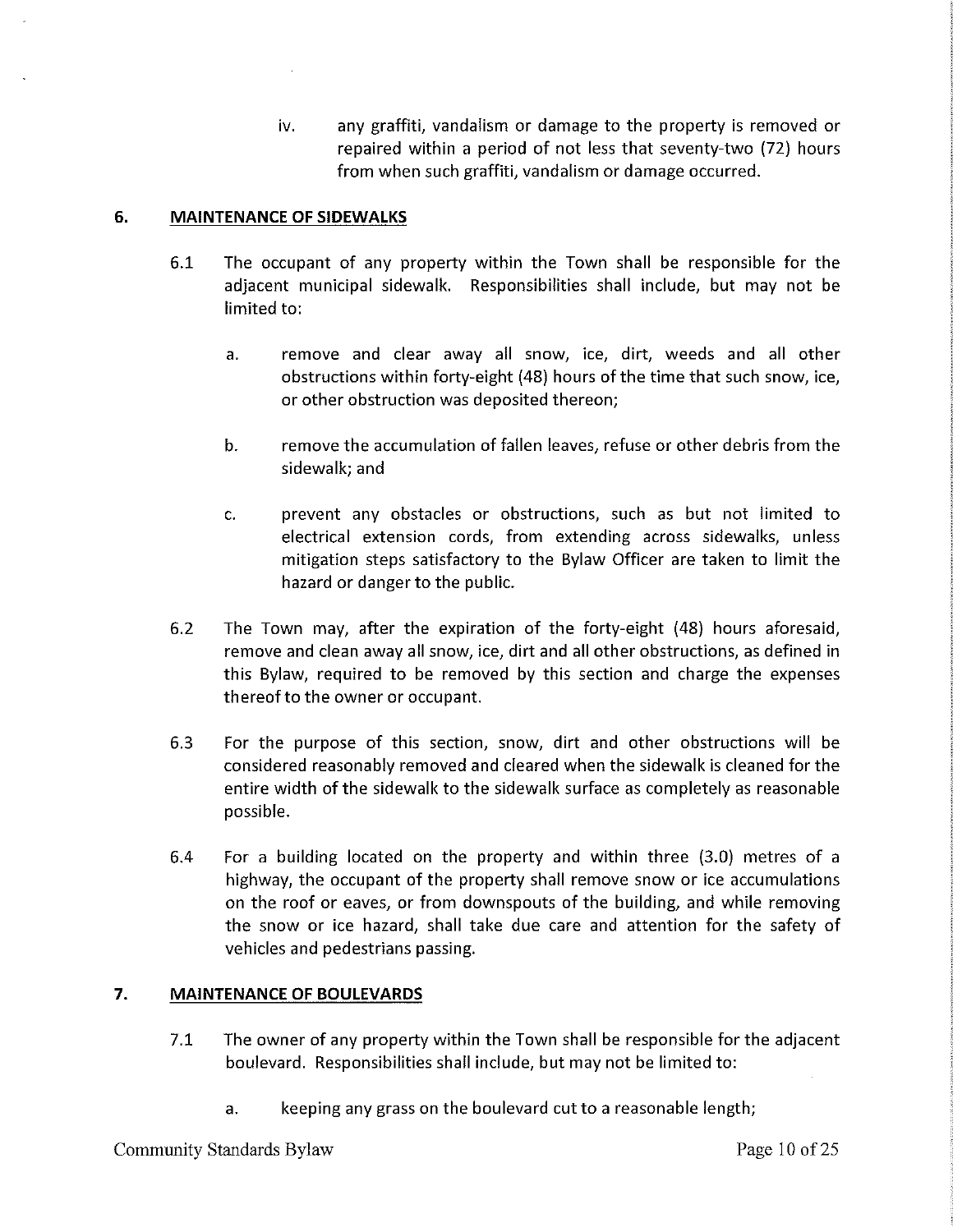- b. removing the accumulation of fallen leaves, refuse or other debris from the boulevard; and
- c. cutting or trimming grass around trees, shrubs, sign posts, hydrants, and other municipal structures located within the boulevard.
- 7.2 Notwithstanding any other provisions of this Bylaw, no person shall:
	- a. remove, damage or alter any tree or municipal structure located on a boulevard; or
	- b. prune, cut, repair or perform any other work on any tree or municipal structure on a boulevard;

unless ordered or permitted to do so by the Town Manager.

# **7. GRAFFITI**

- 7.3 No person shall place graffiti or cause it to be placed on any property.
- 7.4 Every property owner or occupant shall ensure that graffiti placed on their property is removed, painted over, or otherwise permanently blocked from public view within seventy-two (72) hours of the graffiti being placed.

## **8. WASTE MANAGEMENT**

8.1 Waste Receptacles

No person shall place, cause or permit to be placed any waste receptacle or tote cart on property they own or occupy unless the waste receptacle or tote cart is:

- a. equipped with a lid or cover capable of completely covering the contents; and
- b. kept closed or covered at all times except for actual loading or unloading of waste.
- 8.2 Waste Bins

No person shall place, cause or permit to be placed any waste bin or dumpster on land they own or occupy unless the waste bin or dumpster is:

a. placed and screened in compliance with the Town's Land Use Bylaw;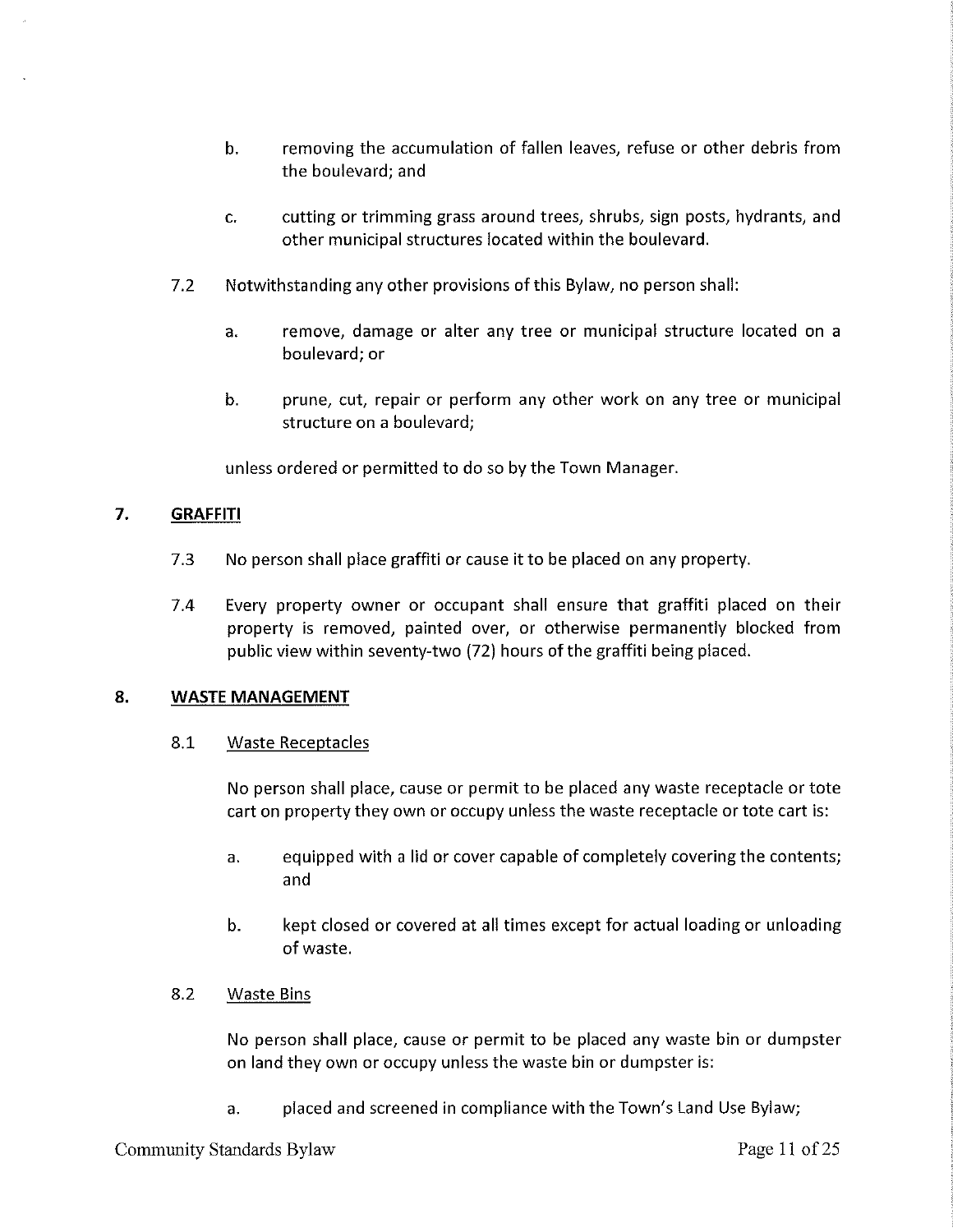- b. kept closed or covered at all times except for actual loading or unloading of waste; and
- c. contains only material that will not emit odour and will not be blown out of the bin.

## 8.3 Construction Waste

- a. Each construction site shall have a waste container to ensure that construction materials are placed in the container to prevent the material from being blown away from or throughout the construction site.
- b. No loose construction material is to be stored or accumulated on a construction site unless it is made incapable of being blown away from or throughout the construction area.
- c. No owner of a construction site shall fail to have a waste container on a construction site.
- d. No owner of a construction site shall fail to ensure that construction materials are placed in a waste container to prevent materials from being blown away from or throughout the construction site.
- e. No owner of a construction site shall allow loose construction material to be stored or accumulated on a construction site unless it is made incapable of being blown away from and throughout the construction site.

## **9. LITTERING**

- 9.1 No person shall place, deposit or throw or cause to be placed, deposited or thrown upon any Town property, including any street, alley, lane, sidewalk, parking lot, park, or other public place or water course:
	- a. a cardboard or wooden box, carton, container, or receptacle of any kind;
	- b. a wrapper, envelope, or covering of any kind, whether paper or not, from food or confectionary;
	- c. paper of any kind, whether or not containing written or printed matter thereon;
	- d. any human, animal, or vegetable matter or waste;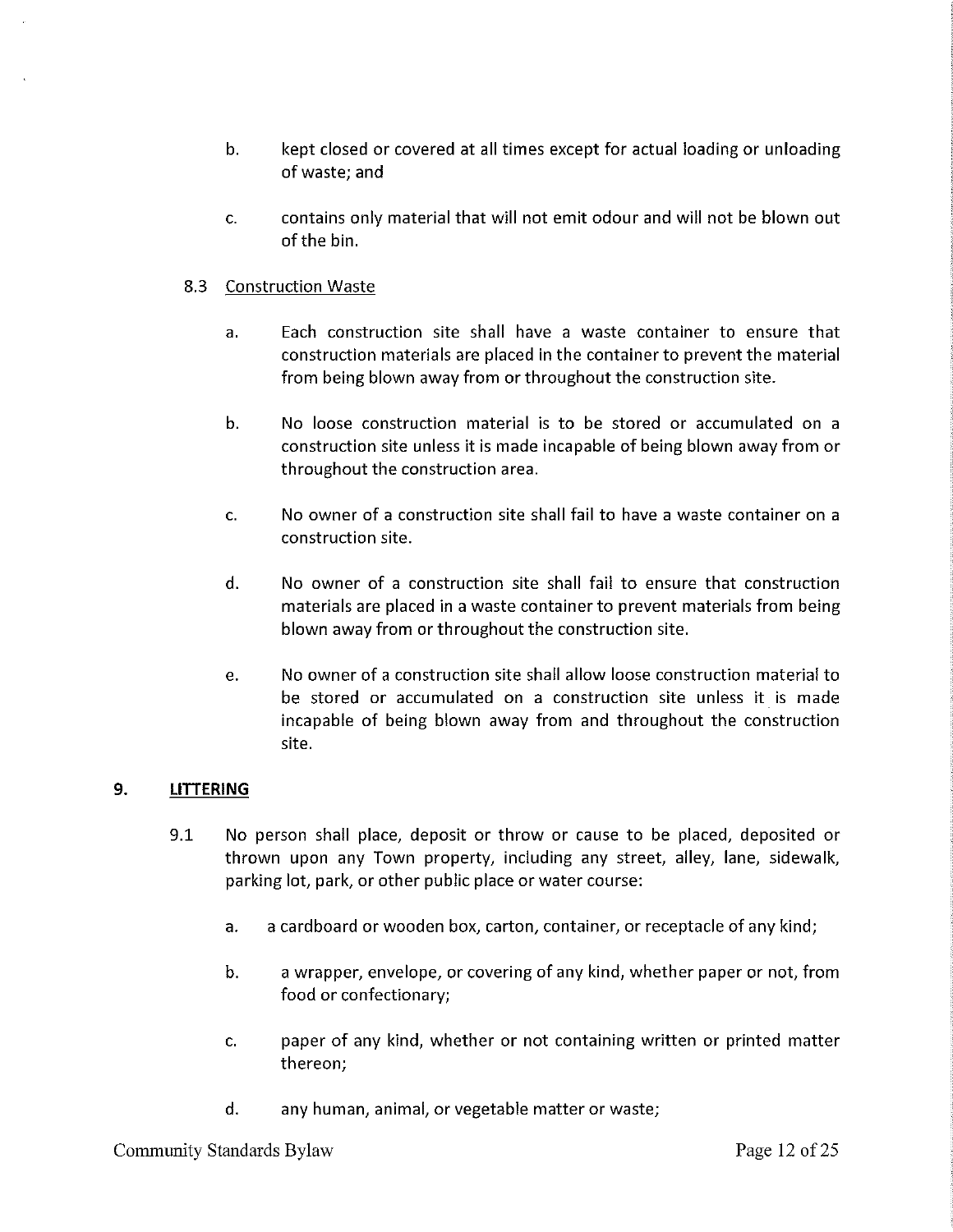- e. any glass, crockery, nails, tacks, barbed-wire or other breakable or sharp objects;
- f. scrap metal, scrap lumber, tires, dismantled, wrecked or dilapidated motor vehicles or parts thereof;
- g. any motor vehicle or any part of any motor vehicle which may, in whole or in part, obstruct any highway, street, alley, lane, bi-way or other public place;
- h. any vehicle fuels, fluids or oils, of any kind;
- i. dirt, sand, gravel, filth, or rubbish of any kind, including but not limited to cigarette butts or gum, whether similar or dissimilar to the foregoing.
- 9.2 A person who has placed, deposited or thrown or caused to be placed, deposited or thrown anything or any matter mentioned in section 10.1 upon any street, lane, alley, sidewalk, parking place, park or other public place or water course shall forthwith remove it.

## 10. **REPAIR OF MOTOR VEHICLES**

- 10.1 Except for emergency situations, such changing a flat tire or vehicle break-down requiring immediate repair, no person may conduct any repair work on motor vehicles, including mechanical repairs, auto body work, frame repair, collision repair, auto painting, or modifications to the body or rebuilding of a motor vehicle, on any site in a residential district unless they have obtained a valid Business License issued by the Town of Drayton Valley to do so.
- 10.2 This prohibition shall not apply to routine maintenance work done on any vehicle owned, operated and registered in the name of the owner or resident of the property, provided that:
	- a. the activity does not create a nuisance or result in neighbourhood noise complaints;
	- b. there is no escape of offensive, annoying or noxious odours, fumes or smoke from the site;
	- c. vehicle fluids, oil, gasoline products and other hazardous materials are properly stored and disposed of and not swept or washed into the lanes, alleys, streets, or down storm sewers;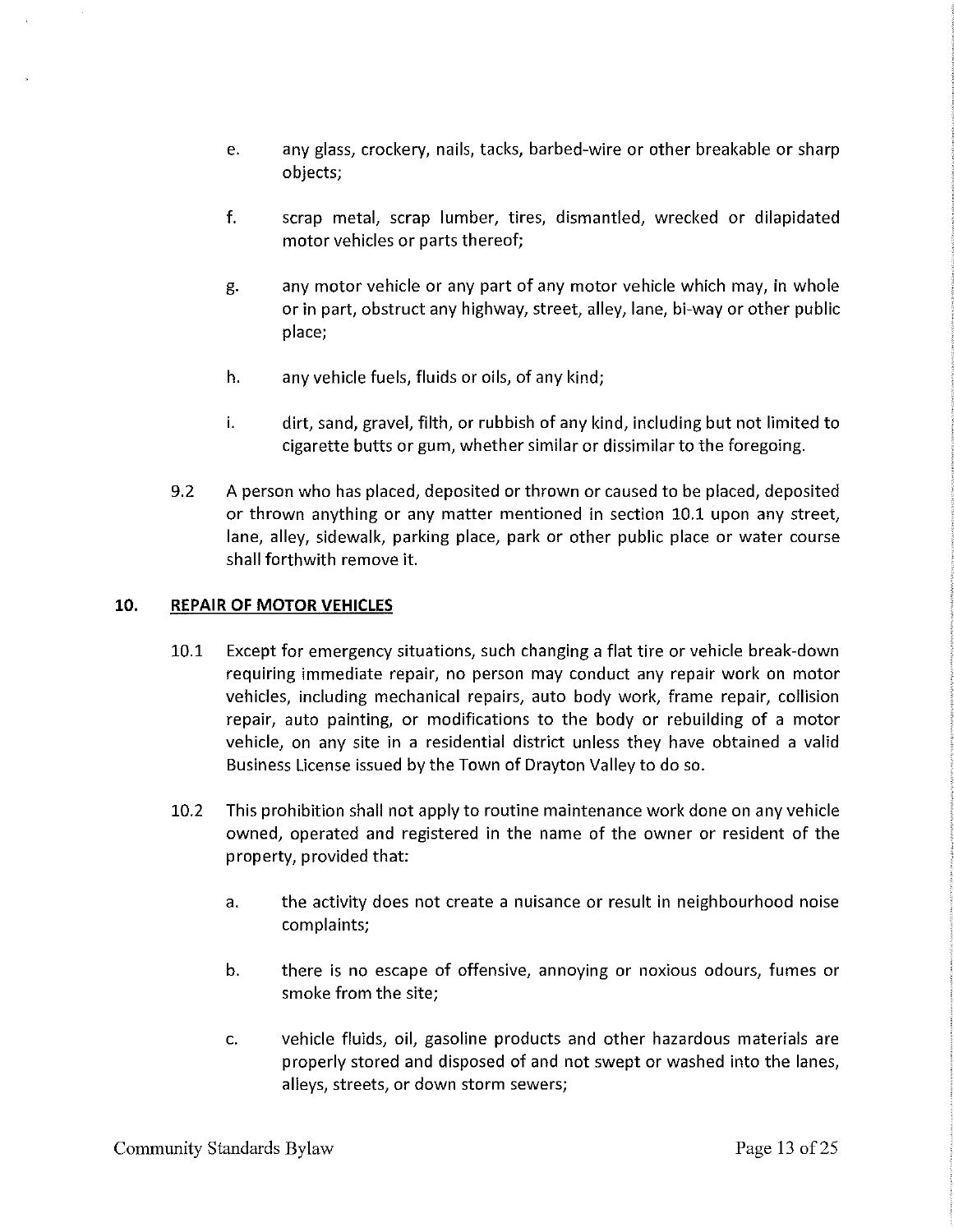- d. all discarded vehicle parts and materials are properly stored and disposed of from the site;
- e. no power washing of motor or power train is performed on the site;
- f. all Building and Fire Code regulations are met.

## 11. **URINATING**

No person shall urinate or deposit any human waste in any public place, other than a public washroom.

## 12. **FLYERS ON VEHICLES**

No person shall place, deposit or throw, or cause to be placed, deposited or thrown upon or into any motor vehicle, which is parked on any street, lane, alley, parking lot or other public place, any leaflet, pamphlet, poster, handbill, flyer or any paper containing printed or written matter, whether advertising or not, with the exception of any Violation Ticket, Violation Tag, or other enforcement document placed by a Peace Officer, pursuant to lawful authority.

#### 13. **POSTERS ON WALLS AND SIGN POSTS**

- 13.1 No person shall post or exhibit, or cause, permit or allow to be posted or exhibited, on a highway, public place, street furniture or utility device, any placard, playbill, poster, printed or other notice, sign, writing or picture, without the prior written permission of the Development Authority.
- 13.2 The Bylaw Enforcement Officer is hereby authorized to remove and destroy any such placard, playbill, poster, printed or other notice, sign, writing or picture placed upon or installed without the permission required by section 14.1 above.

## 14. **FIGHTING, LOITERING AND THROWING PROJECTILES**

- 14.1 No person shall participate in a fight or other similar physical confrontation in any public place or any place to which the public is allowed access.
- 14.2 No person shall loiter and thereby obstruct any other person in any public place.
- 14.3 No person shall cast, project or throw any stones, balls of snow or ice, or other projectiles in any manner which is dangerous to the public, or use any bow or arrow, catapult or other such device on any public place.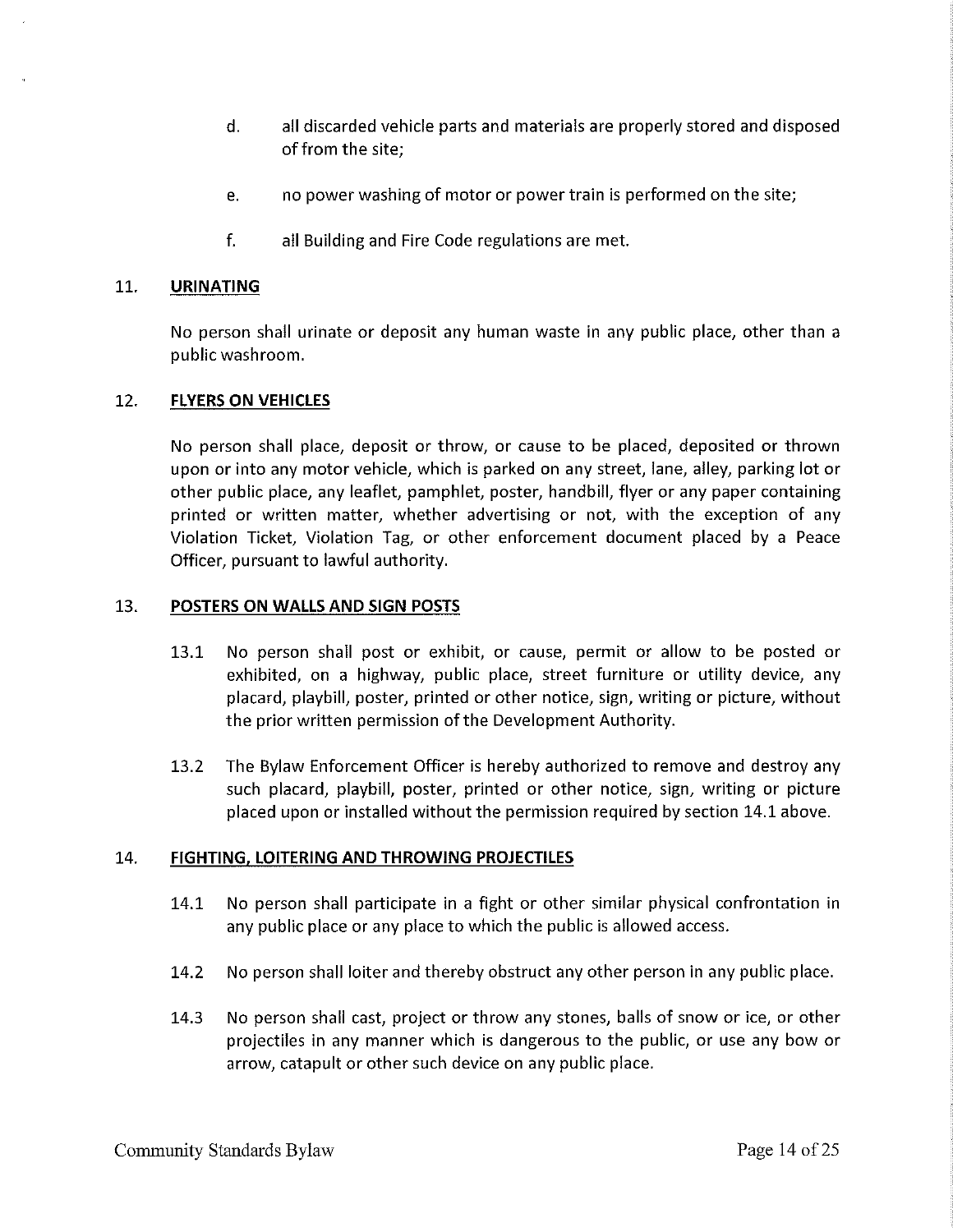## 15. **PANHANDLING**

- 15.1 No person shall engage in panhandling:
	- a. Between the hours of 6:00 pm and 8:00 am;
	- b. From any person who at the time is an occupant or engaged in operating a motor vehicle;
	- c. From a person who has refused or declined the solicitation;
	- d. So as to obstruct the passage of, walk next to, or follow the person being solicited;
	- e. Within ten (10) metres of the entrance to a bank, credit union, trust company, or other financial institution where cash can be withdrawn; or
	- f. Within ten (10) metres of an automated teller machine or other device from which cash can be electronically accessed.

#### 16. **LIGHT POLLUTION**

- 16.1 No owner of a property shall cause or allow an outdoor light to be oriented or unshielded such that it shines directly into an adjacent dwelling unit.
- 16.2 Where an outdoor light is permitted or required pursuant to a Land Use Bylaw, a Development Permit or a similar approval, the Land Use Bylaw, Development Permit or similar approval shall take precedence over this Bylaw, and the light shall not constitute a violation of section 16.1.

### 17. **CHARITY COLLECTION SITES**

- 17.1 No person shall dump or deposit household garbage or other litter at a charity collection site.
- 17.2 No person shall scavenge from or disturb any material, bag or box in or at a charity collection site, whether or not that material, bag or box is contained in a receptacle or resting upon the ground.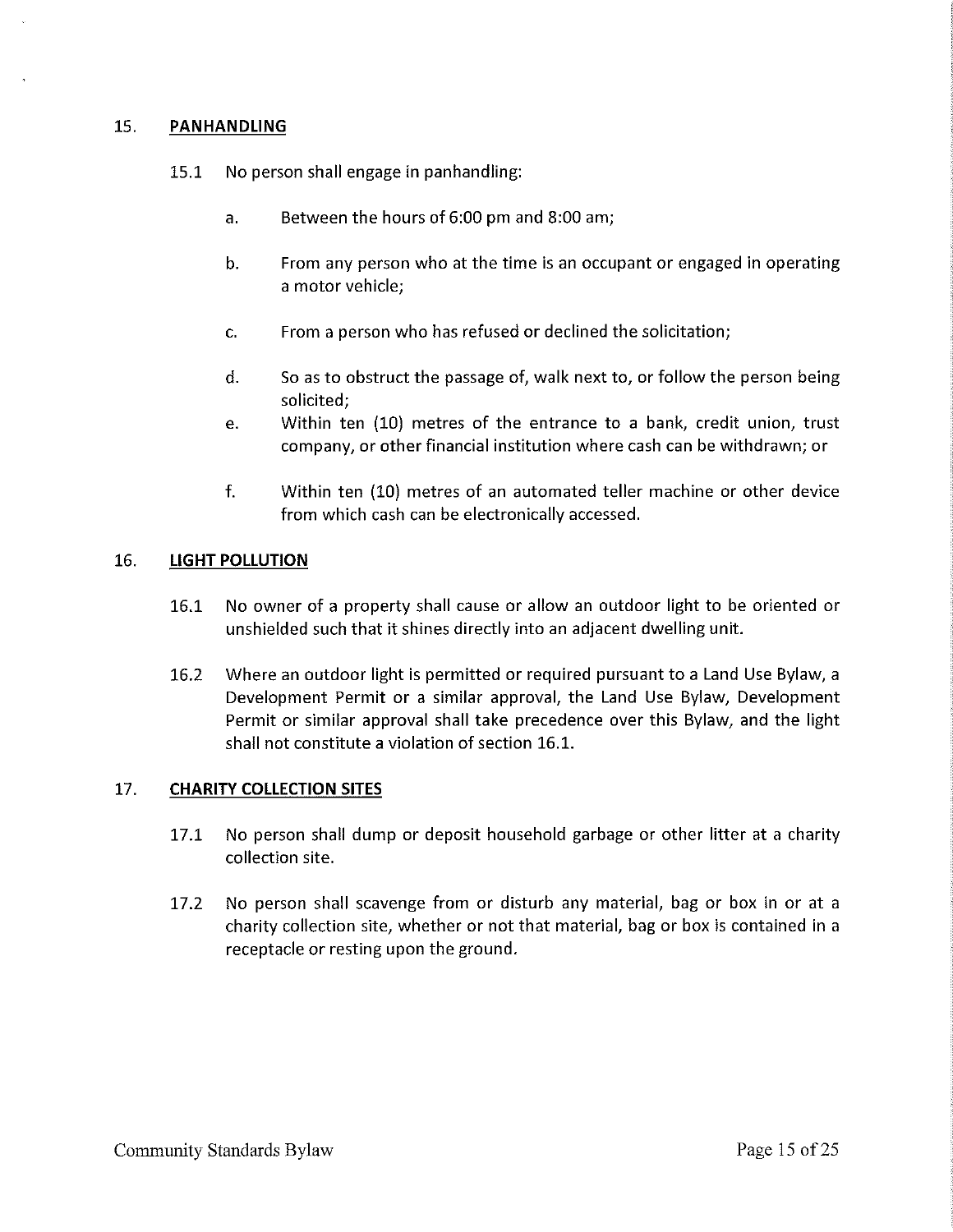### 18. **NUISANCE TO ADJACENT PROPERTY**

#### 18.1 Water, Eavestroughs and Downspouts

- a. No owner of a property shall allow a flow of water from a hose or similar device on the property to be directed towards an adjacent property if it is likely that the water from the hose or similar device will enter the adjacent property.
- b. An owner of a property shall direct any rainwater downspout, eavestrough, hose or similar device on the property towards the front or rear of the property or a side yard which does not abut another property unless it is pre-existing, otherwise authorized or would be considered unreasonable or impractical to change.
- c. No owner of a property shall allow a flow of water from a hose or similar device, rain water, downspout or eavestrough to be directed over a public sidewalk so as to be a hazard to any person.

## 18.2 Compost Sites

- a. No owner of a property shall place or allow to be placed cat feces, dog feces, animal parts or animal meat on a composting pile or in a composting container on the property.
- b. No owner of a property shall allow an open composting pile on the premises within three (3) metres of an adjacent dwelling house, measured from the nearest part of the open composting pile to the nearest part of the adjacent dwelling house.
- c. Every owner who allows a composting container or composting pile to remain on a property must ensure that it is maintained in such a manner that it does not become a nuisance by creating offensive odours or attracting pests.

#### 19. **NO USE OF TOWN PROPERTY**

19.1 No person shall place, pile, or store any material or equipment on Town property unless under exceptional circumstances and with the approval without first applying for and obtaining a permit for such purpose from the Town Engineer; such permit will be issued solely at the discretion of the Town Engineer. The Town Engineer is hereby authorized to make provisions and regulations for the granting of such permits and to set the charges and terms in respect thereof.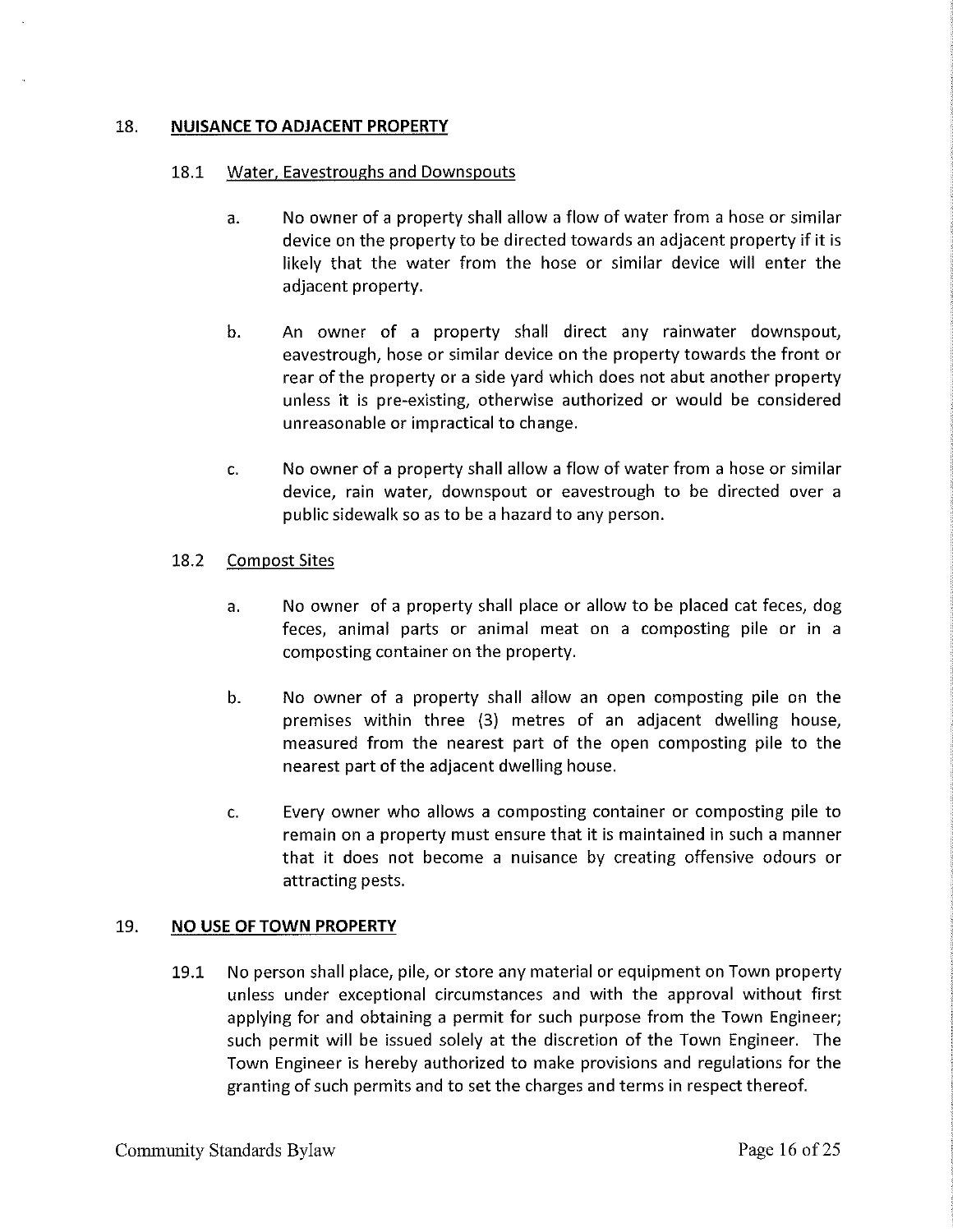19.2 Any person placing, or causing to be placed, any material or equipment or any other obstruction on Town property without a permit shall remove, or cause to be removed, the obstruction within twenty-four (24) hours of receiving notice from the Town. If the person fails to remove or cause to be removed, the material or equipment within twenty-four (24) hours of receiving notice from the Town, the Town Manager may authorize the removal of the material or equipment. All costs associated with the removal and disposal of the material or equipment, as well as the cost to repair any damage to the Town property as a result of the unpermitted storage, shall be borne solely by the person responsible for the placement of the material or equipment.

## 20. **AUTHORITY TO REMOVE**

The Town Manager, or designate, may authorize any Town employee, or other person, to remove and put in storage or destroy anything placed upon Town property in contravention of this Bylaw.

#### 21. **ENFORCEMENT**

- 21.1 Enforcement pursuant to Section 20 of this Bylaw shall be carried out by a Designated Officer of the Town, as defined within the foregoing section 3.
- 21.2 A Designated Officer may, for the purpose of ensuring that the provisions of this Bylaw are being complied with, enter upon any property or into any structure, in accordance with Section 542 of the Municipal Government Act, in order to carry out an inspection, enforcement or other action required or authorized by this Bylaw, the Municipal Government Act, or any other statute.
- 21.3 Before conducting an inspection pursuant to section 20.2, a Designated Officer shall provide the owner of the property with reasonable notice as required by the Municipal Government Act.
- 21.4 Any expenses or costs of any action or measure taken by the Town pursuant to this Bylaw are an amount owning to the Town by the owner or any other person responsible for the contravention, or any or all of them.
- 21.5 The expenses and costs incurred by the Town in the enforcement of this Bylaw may be collected as a civil debt or added to the tax roll for the property pursuant to the Municipal Government Act.
- 21.6 Where contravention of this Bylaw has occurred or is occurring, a Designated Officer may issue an Order to the owner, occupant, or person responsible for the contravention, or any or all of them, pursuant to section 545 of the Municipal Government Act.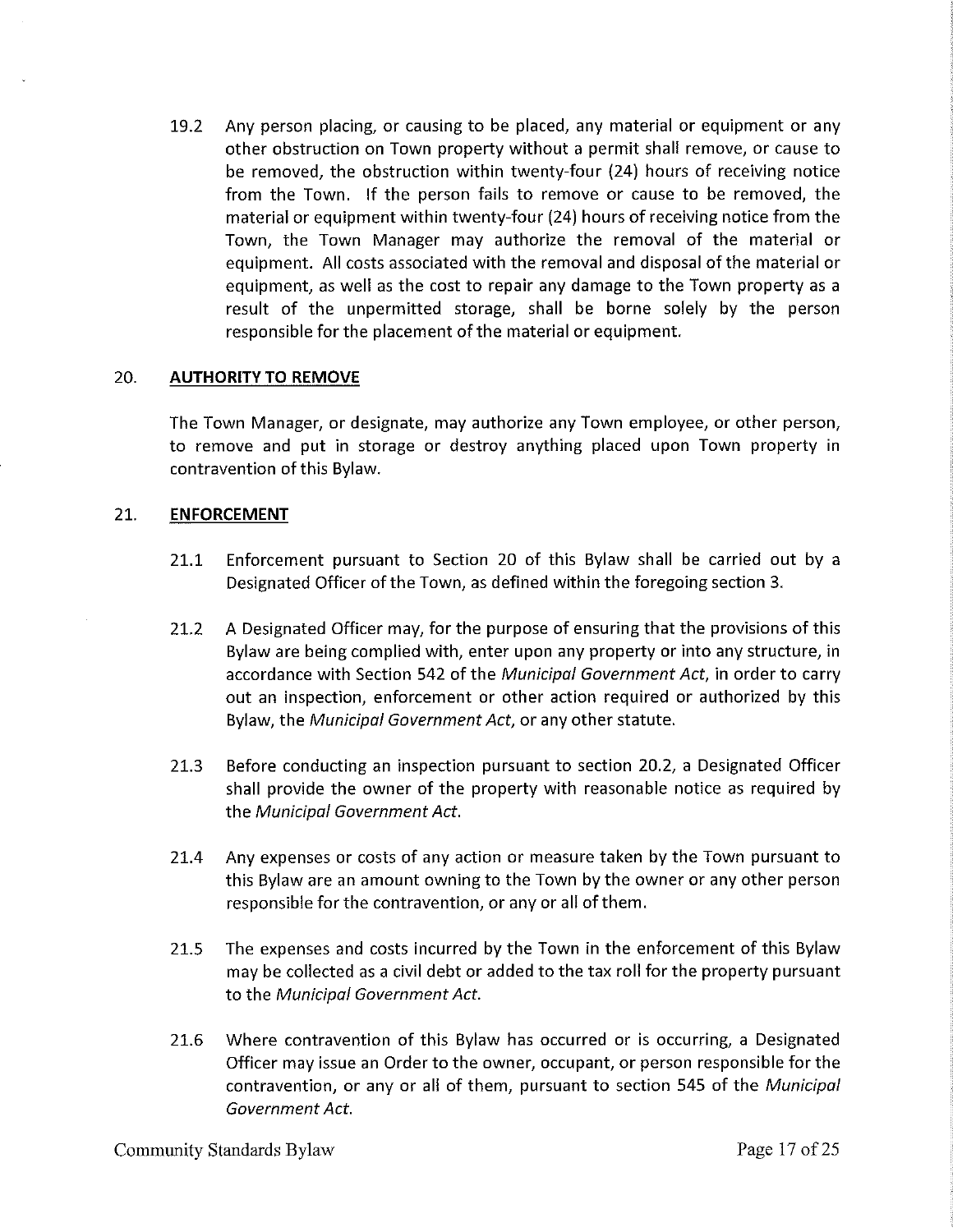- 21.7 An Order issued by a designated officer under section 20.6 may:
	- a. direct the person to whom the Order is issued to stop doing something, or change the way in which the person is doing that thing;
	- b. direct the person to take any action or measure necessary to remedy the contravention of this Bylaw, including but not limited to:
		- i. the removal of matter or thing from the property, which constitutes the nuisance;
		- ii. the construction or installation of a garbage bin or enclosure or the repair of an existing garbage enclosure;
		- iii. entering into a cleanliness agreement in a form to the satisfaction of the Designated Officer; and
		- iv. offering the owner of the property an opportunity to enter into any other voluntary agreement with the Town to keep the property clean, tidy and free of nuisances and include measures to prevent the reoccurrence of the contravention;
	- c. require the owner of any dangerous structure to eliminate the danger to public safety in a manner specified, or to remove or demolish the structure and level the site;
	- d. require the owner of the unsightly premises to:
		- i. improve the appearance of the property in the manner specified; or
		- ii. **in the case of a structure or improvement to lands, to improve** the appearance of the structure or improvement, or to remove or to demolish the structure or improvement and level the site;
	- e. in the case of an excavation or hole, require the owner of the property upon which the excavation or hole is located to eliminate the danger to public safety in any manner specified, including filling in the excavation or hole and leveling the site, or securely fencing and monitoring the site to the satisfaction of the Designated Officer.
	- f. state a time frame within which the owner must comply with the directions provided in the Order;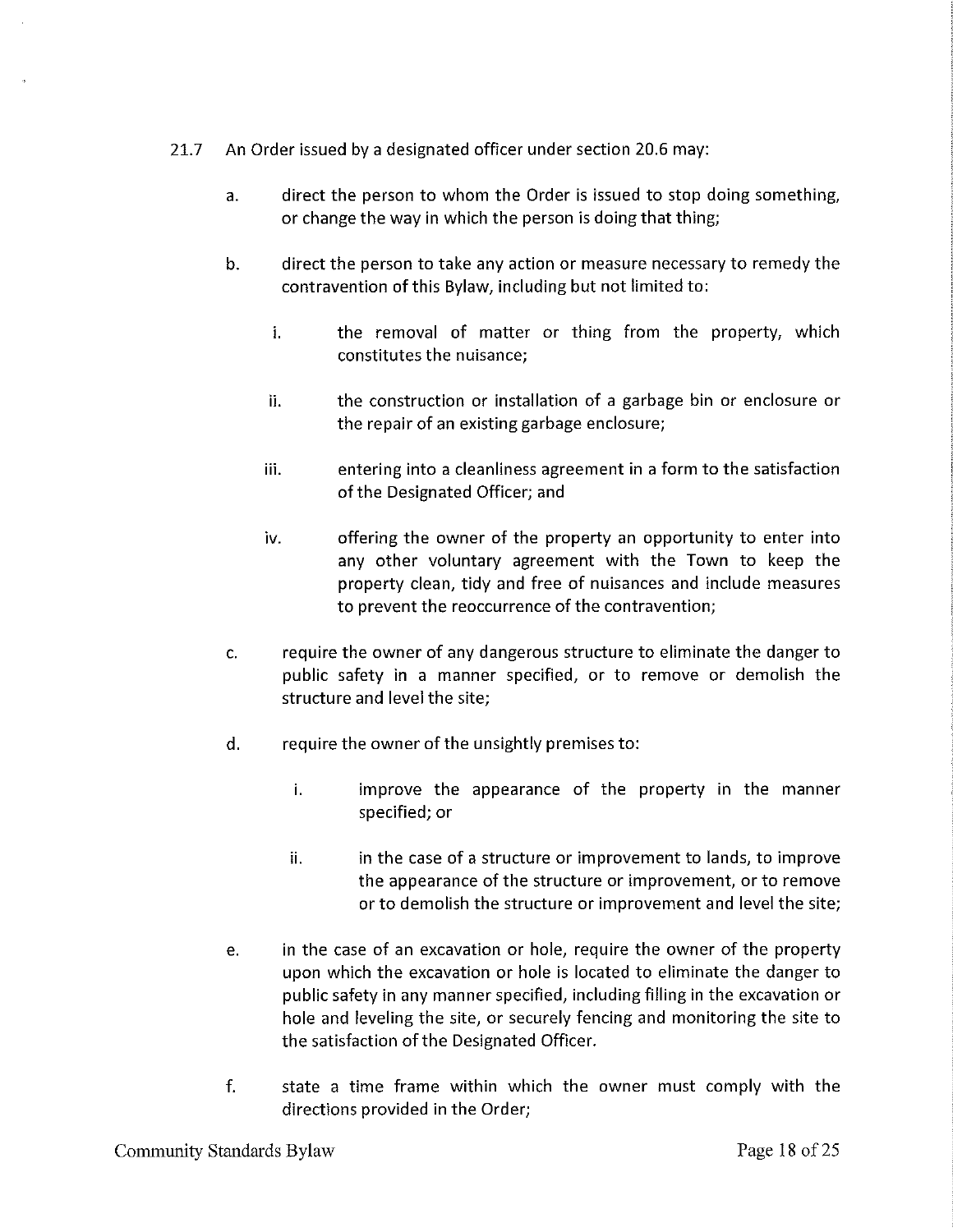- g. state that if the owner does not comply with the Order within the time frame specified, the Town may take any action or measure reasonably necessary to remedy the condition of the lands, structure or improvement, at the expense of the owner with such expenses being recoverable in accordance with the provisions of this Bylaw and the Municipal Government Act.; and
- h. shall notify the owner of the right to apply, by written notice, for a review of the Order by Council, and the required fee for such an application as set out at Schedule "A".
- 21.8 An Order issued pursuant to this Bylaw is deemed to have been served on the person to whom it is addressed:
	- a. upon Canada Post confirmation of receipt of the Order by way of registered mail to the person to whom it is addressed, or their designate; or
	- b. in the case of a partnership or corporation, by registered mail or personal delivery to either the registered office or business address of the partnership or corporation.
- 21.9 In the event that the Town is unsuccessful in its attempts to serve the Order pursuant to section 20.8 above, a Designated Officer may post a copy of the Order in a conspicuous place on the property referred to in the Order, when the Designated Officer has reason to believe that the person to whom the Order is addressed is evading service, and that there is no other reasonable means of service available.
- 21.10 A person to whom an Order is issued pursuant to sections 20.7 may request a review of the Order, by written notice to Council. Such request must be filed with the Executive Assistant for the Town, or her designate, within fourteen (14) days of the date on which the Order is received by that person.
- 21.11 Upon review of the Order, Council may:
	- a. confirm the Order;
	- b. vary a portion or all of the Order;
	- c. substitute a portion or all ofthe Order; or
	- d. cancel the Order.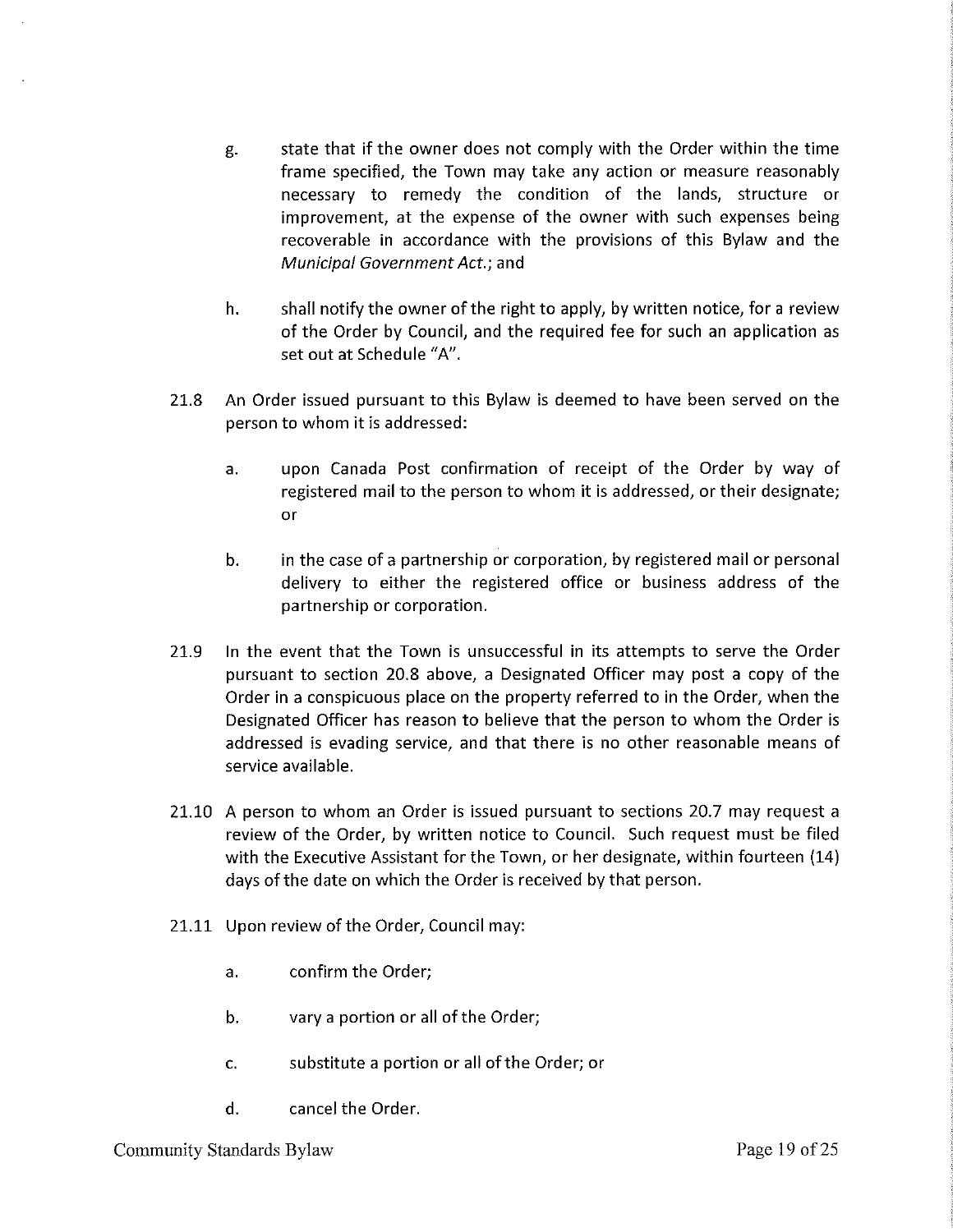- 21.12 The Town may register a Caveat pursuant to the Land Titles Act and the Municipal Government Act in respect to any Order issued under this Bylaw, against the Certificate of Title for the property that is the subject of the Order.
- 21.13 If a Caveat is registered pursuant to section 20.12 of this Bylaw, the Town must discharge the Caveat when the Order has been complied with, or when the Town has performed the actions or measures necessary to remedy the contravention as stated in the Order.
- 21.14 All expenses and costs associated with the Order, its enforcement and collection shall be added to the tax roll for the property pursuant to the Municipal Government Act.

#### 22. **RIGHT TO REMEDY**

- 22.1 The Town may take whatever action or measures necessary to deal with an unsightly, nuisance or unsafe property if:
	- a. the Town has issued a written Order under section 20 of this Bylaw;
	- b. the Order contains the statements referred to in sections  $20.7(g)$  of this Bylaw;
	- c. the person to whom the Order is directed has not complied with the Order within the time specified in the Order; and
	- d. the review periods respecting the Order have passed or, if a review has been made, the review has been decided and it allows the Town to take the action or measures.
- 22.2 The expenses and costs of an action or measure taken by the Town under section 20 are an amount owing to the Town by the person who was required to do something pursuant to the Order.
- 22.3 The amount owing to the Town under section 20 may be added to the tax roll of the parcel of land affected by the Order.
- 22.4 If the Town sells all or a part of a structure or improvement that has been removed pursuant to this Bylaw, the proceeds of the sale must be used to pay the expenses and costs incurred by the Town in the enforcement of the Order issued, and any excess proceeds must be paid to the owner, occupant or person responsible for the contravention, if entitled to them.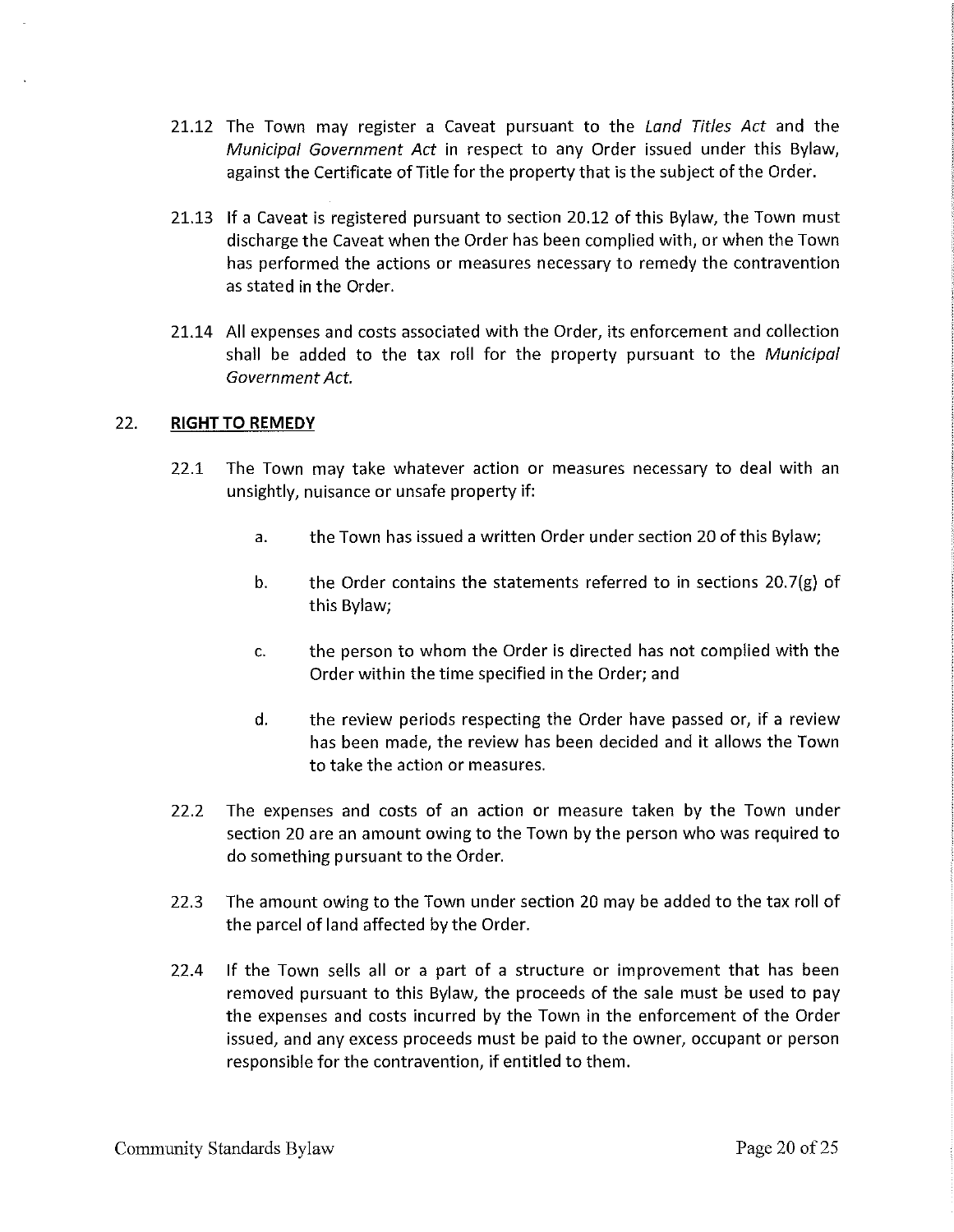### 23. **OFFENCES AND PENALTIES:**

- 23.1 Regardless of whether an Order has been issued pursuant to this Bylaw, any person who contravenes any provision of this Bylaw is guilty of an offence and is liable to:
	- a. payment of the penalty as set out in Schedule "A" hereto; or
	- b. for any offence for which there is no penalty specified, to a penalty of not less than two hundred (\$200.00) dollars and not more than ten thousand (\$10,000.00) dollars;

and in default of payment of any penalty, to imprisonment for up to six (6) months.

- 23.2 A Designated Officer or a Peace Officer who has reasonable and probable grounds to believe that any person has contravened any provision of this Bylaw, may issue and serve:
	- a. a Violation Tag allowing payment of the specified penalty to the Town, which payment will be accepted by the Town in lieu of prosecution for the offence; or
	- b. a Violation Ticket, allowing a voluntary payment of the specified penalty to the Provincial Court, or, requiring a person to appear in Court without the alternative of making a voluntary payment;

and the recording of the payment of a specified penalty made to the Town pursuant to a Municipal Tag or the Provincial Court of Alberta pursuant to a Violation Ticket shall constitute an acceptance of a guilty plea and conviction of the offence.

- 23.3 Service of a Violation Tag shall be sufficient if it is:
	- a. personally served;
	- b. left with the person on the premises who has the appearance of being at least eighteen (18) years of age; or
	- c. sent and served by regular mail to the person or corporation's last known mailing address.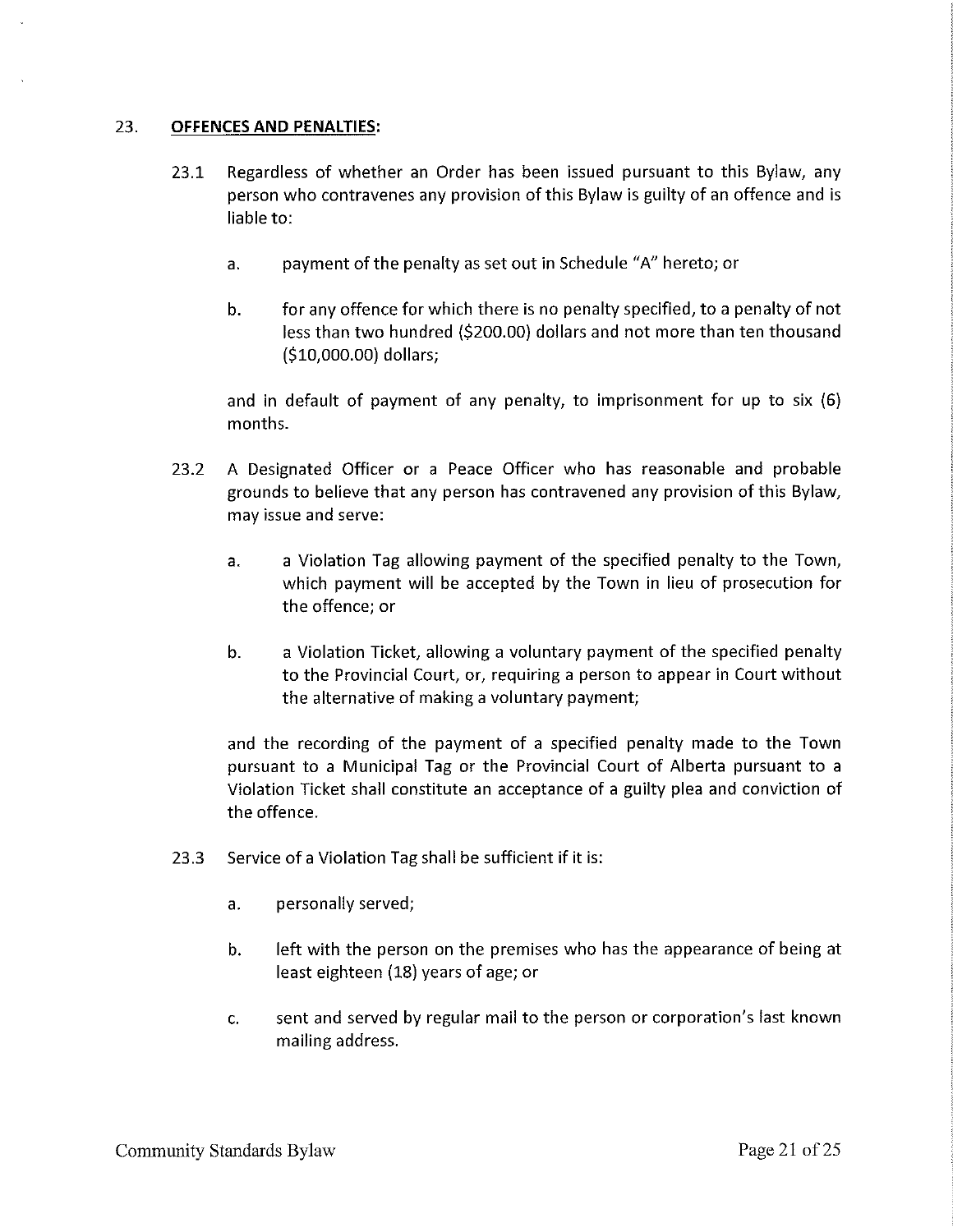- 23.4 A Violation Tag shall be in a form approved by the Town Manager, and shall state:
	- a. the name of the person to whom the violation tag is issued;
	- b. a description of the property upon which the offence has been committed, particularly a civic address or legal description, if applicable;
	- c. the appropriate penalty for the offence as specified in Schedule "A" of this Bylaw;
	- d. that the penalty shall be paid within thirty (30) days of the issuance of the Violation Tag in order to avoid prosecution; and
	- e. any other information as may be required by the Town Manager.
- 23.5 Where a Violation Tag has been issued pursuant to this section, the person to whom the Violation Tag has been issued may, in lieu of being prosecuted for the offence, pay to the Town Office, the penalty specified on the Violation Tag.
- 23.6 In the event that a Violation Tag has been issued and the penalty specified on the Violation Tag has not been paid within the prescribed time, a Designated Officer or Peace Officer is hereby authorized and empowered to issue a Violation Ticket pursuant to Part 2 of the *Provincial Offences Procedure Act* to the person to whom the Violation Tag was issued.
- 23.7 Notwithstanding section 22.6, a Designated Officer or Peace Officer is hereby authorized and empowered to immediately issue a Violation Ticket to any person to whom the Designated Officer or Peace Officer has reasonable grounds to believe has contravened any provision of this Bylaw.
- 23.8 A Violation Ticket issued with respect to a violation of this Bylaw may be served upon the person responsible for the contravention in accordance with the *Provincial Offences Procedure Act.*
- 23.9 The person to whom the Violation Ticket has been issued may plead guilty by making a voluntary payment in respect for of the summons by delivering to the Provincial Court, on or before the initial appearance date, the Violation Ticket together with an amount equal to the specified penalty for the offence as provided by this Bylaw.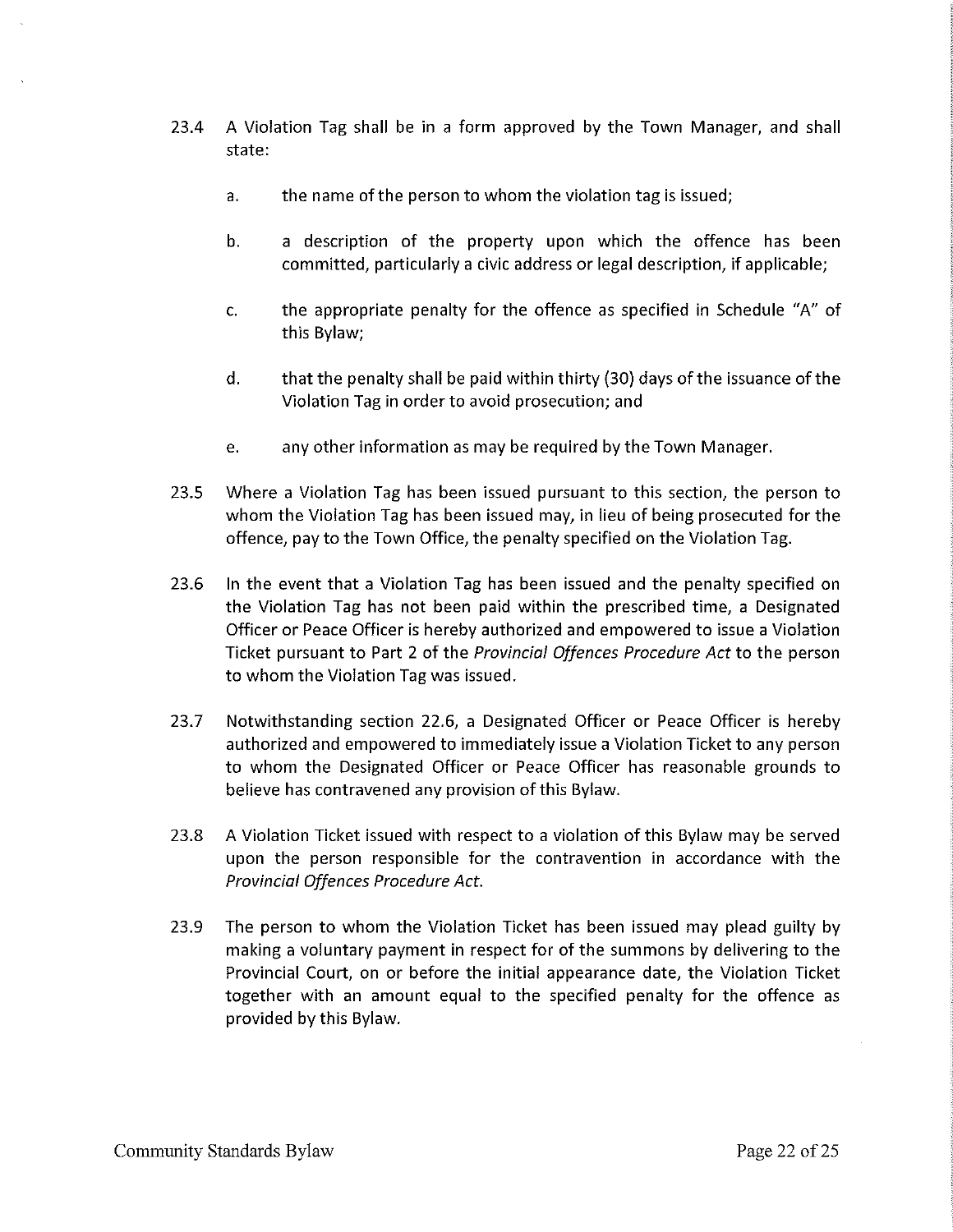- 23.10 Where a Clerk of the Court records in the Court records the receipt of a voluntary payment pursuant to this Bylaw and the *Provincial Offenses Procedure Act,* the act of recording constitutes acceptance of the guilty plea and also constitutes a conviction and imposition of a fine in the amount of the specified penalty.
- 23.11 In prosecuting for an offence under sections 8.1 or 8.2, the consent of the property owner or occupant of any premises to place graffiti shall not be a defence under this Bylaw.

## 24. **INTERPRETATION**

- 24.1 Words used in the singular include the plural and vice-versa.
- 24.2 When a word is used in the masculine or feminine it will refer to either gender.
- 24.3 Words used in the present tense include the other tenses and derivative forms.
- 24.4 A second or third offence means one or more subsequent offences committed by a person within one year after that person has been convicted of the same offence or has voluntarily paid a fine for the same offence.

#### 25. **SEVERABILITY**

If any provision of this Bylaw is held be invalid by a court of competent jurisdiction, that decision will not affect the validity of the remaining provisions of the Bylaw.

**AND THAT** this Bylaw shall rescind Bylaw No. 86-13 and Bylaw No. 2003/22/P of the Town of Drayton Valley, and shall have force and come into effect from and after the date of third reading thereof.

Read a first time this \_\_ day of 2015, A. D.

Read a second time this 16<sup>th</sup> day of September, 2015, A. D., as amended.

Read a third and final time this  $16<sup>th</sup>$  day of September, 2015, A. D., as amended.

MAYOR  $\overline{\phantom{0}}$ **TOWN MANAGER**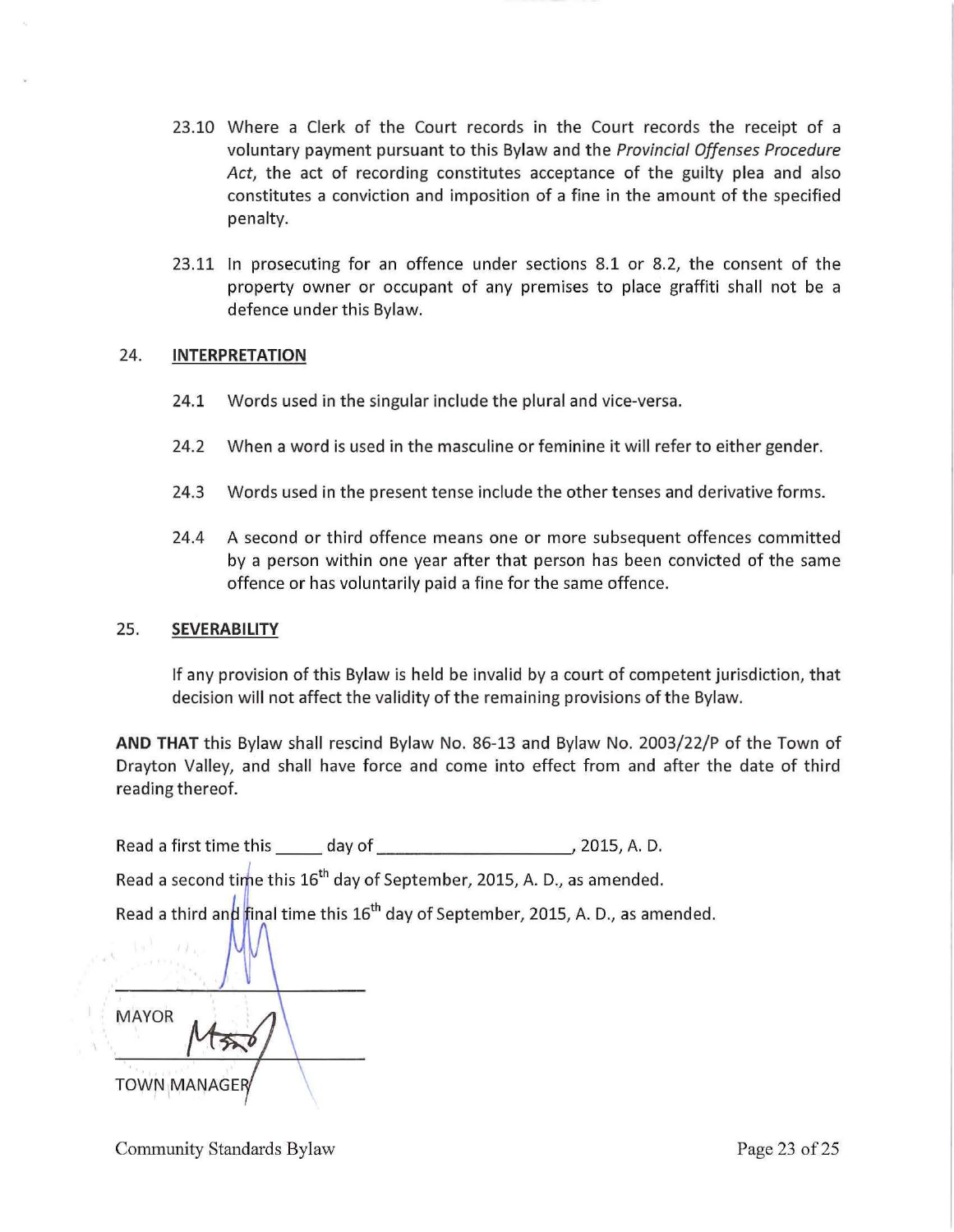# **SCHEDULE"A" FINES AND PENAL TIES**

| <b>Section</b> | <b>Violation</b>                                                                                           |          | Penalty  |          |
|----------------|------------------------------------------------------------------------------------------------------------|----------|----------|----------|
|                |                                                                                                            | First    | Second   | Third    |
|                |                                                                                                            | Offence  | Offence  | Offence  |
| 4.1            | Cause or allow property to<br>constitute a nuisance                                                        | \$150.00 | \$300.00 | \$600.00 |
| 4.2            | Cause or allow property to<br>constitute a danger, become<br>unsightly or disregard<br>maintenance         | \$150.00 | \$300.00 | \$600.00 |
| 4.3            | Cause or allow the accumulation<br>or collection of refuse, appliances,<br>etc.                            | \$200.00 | \$400.00 | \$800.00 |
| 4.4            | Cause or allow the accumulation<br>or collection of refuse, appliances,<br>etc. in a building or structure | \$200.00 | \$400.00 | \$800.00 |
| 4.7            | Fail to screen a salvage or storage<br>yard, auto wrecker, etc.                                            | \$200.00 | \$400.00 | \$800.00 |
| 5.1 & 5.2      | Fail to maintain a building,<br>structure or improvement                                                   | \$100.00 | \$200.00 | \$400.00 |
| 5.3            | Fail to maintain trees or shrubs                                                                           | \$100.00 | \$200.00 | \$400.00 |
| 5.4            | Fail to maintain unoccupied<br>building or property                                                        | \$150.00 | \$300.00 | \$600.00 |
| 6.1            | Fail to maintain sidewalks                                                                                 | \$100.00 | \$200.00 | \$400.00 |
| 7.1            | Fail to maintain boulevard                                                                                 | \$100.00 | \$200.00 | \$400.00 |
| 7.2            | Remove or damage a tree or<br>municipal structure on boulevard                                             | \$100.00 | \$200.00 | \$400.00 |
| 8.1            | Place graffiti on property                                                                                 | \$150.00 | \$300.00 | \$600.00 |
| 8.2            | Fail to remove graffiti within 72<br>hours                                                                 | \$100.00 | \$200.00 | \$400.00 |
| 9.1            | Use of unacceptable tote cart                                                                              | \$50.00  | \$100.00 | \$200.00 |
| 9.2            | Improper use of waste bin                                                                                  | \$100.00 | \$200.00 | \$400.00 |
| 9.3            | Fail to install or use waste<br>container at construction site                                             | \$150.00 | \$300.00 | \$600.00 |
| 10.1           | Litter on public lands                                                                                     | \$100.00 | \$200.00 | \$300.00 |
| 10.2           | Fail to remove litter                                                                                      | \$150.00 | \$300.00 | \$600.00 |
| 11.1           | Conduct automobile repair work<br>in residential district without<br><b>Business License approval</b>      | \$200.00 | \$400.00 | \$800.00 |
| 12.1           | Urinate or deposit human waste<br>in a public place                                                        | \$150.00 | \$300.00 | \$600.00 |